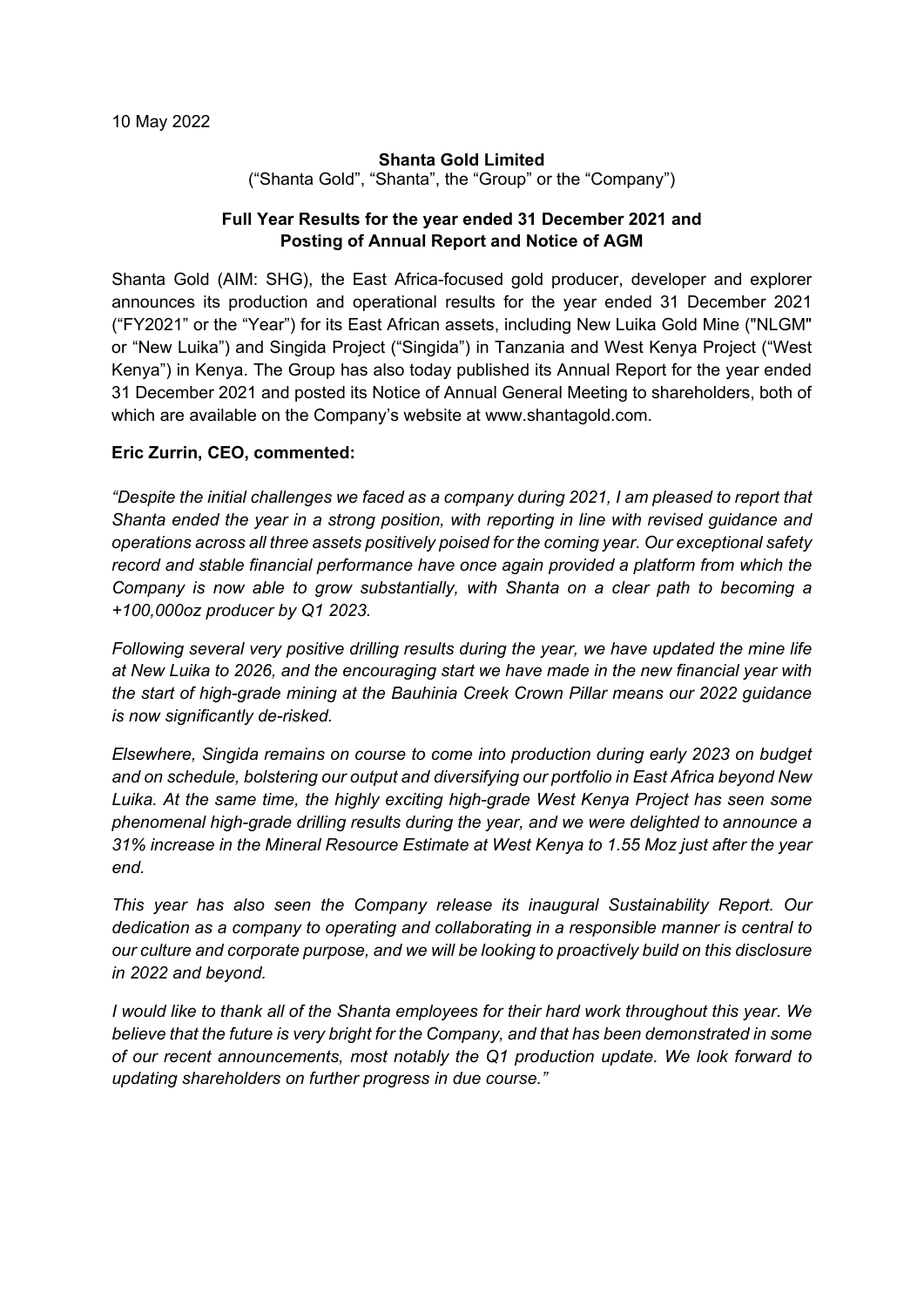## **2021 Highlights**

## **Financial**

- Revenue of US\$103.6 million ("m") (2020: US\$147.4 m);
- Gross profit of US\$26.0 m (2020: US\$56.7 m);
- EBITDA<sup>1</sup> of US\$19.0 m (2020: EBITDA<sup>1</sup> of US\$63.9 m);
- All gold sales unhedged and completed at spot price, with average selling price of US\$1,801 /oz during 2021 (2020: US\$1,495 /oz);
- Total VAT refunds of US\$7.2 million;
- Gross debt reduced to US\$2.4 m, following repayment of the US\$10 million convertible loan note in April 2021;
- Adjusted Operating Cash costs of US\$1,081 /oz and an AISC of US\$1,439 /oz; in line with revised guidance; and
- Maiden dividend paid in April 2021 and interim dividend paid in October 2021, totalling approximately US\$2.8 million during 2021.

## **Operational**

- Exceptional safety record with TRIFR of 0.67 and zero LTIs in 2021 (2020: 0.97 and zero LTIs);
- Record annual throughput of 834,607 tonnes ("t") milled, which was approximately 7% greater than budget, following installation of Mill #3 in H1 2021;
- Average recoveries of 89.7 per cent achieved (2020: 89.7 per cent);
- Total gold production of 55,280 ounces ("oz"), in line with revised guidance;
- West Kenya continued to deliver encouraging assay results announced during the with an initial conversion of >100% of Inferred Resources to Indicated Resources of 117,600 oz grading 7.04 g/t;
- Singida's construction remains on track for first production in Q1 2023, adding a second revenue stream across the portfolio and further strengthening our diversified portfolio of assets in East Africa;
- Extension of current reserve life at NLGM to the end of 2026 following successful exploration drilling programmes carried out throughout the year with new discoveries at the Porcupine South deposit adding further life to NLGM once incorporated into the mine plan in 2022; and
- Tanzanian and Kenyan nationals represent over 99% of the Company-wide workforce.

## **Sustainability**

- Completed strategic review of sustainability strategy with our inaugural sustainability report published in H1 2022;
- Completion of the Mbangala Luika Dam water project providing the more than 7,600 residents of Mbangala village with year-round access to clean water;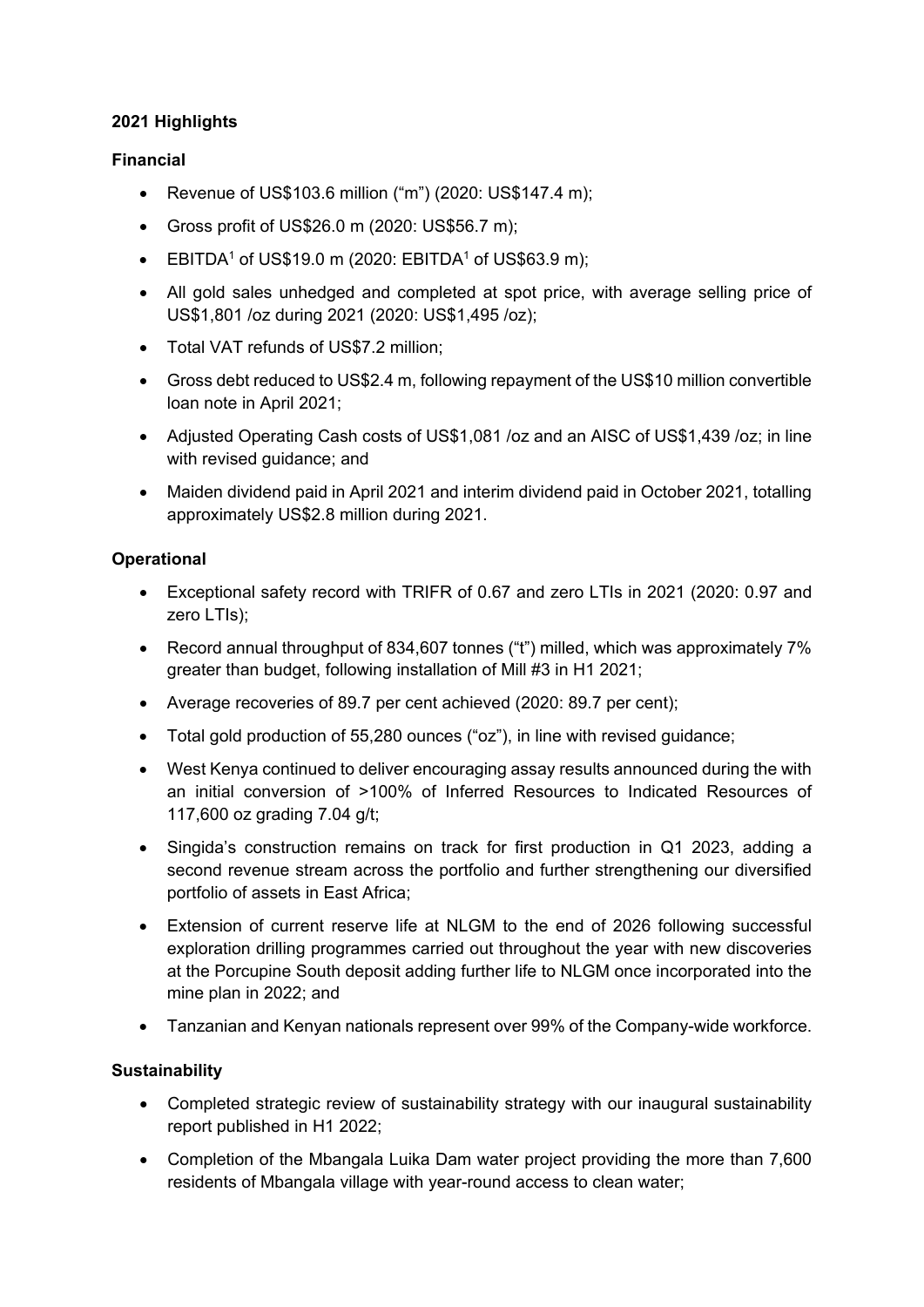- 3 classrooms and a toilet block constructed at the Kalanda Primary School located in the nearby Mbangala village; and,
- 2,000 farmers, up from approximately 150 farmers in 2018, have enrolled in Shanta's Mining Agriculture Improvement Program ("SMAP") which provides advice, training, and farming materials to farmers in the local surrounding Mbangala and Maleza villages.

## **2022 Guidance**

- Annual production guidance of  $68,000 76,000$  oz at AISC<sup>2</sup> of US\$1,050 1,250 /oz in line with the World Gold Council ("WGC") definition;
- 2022 gold production is weighted approximately 65% towards H2 2022 reflecting mining of the high-grade Bauhinia Creek crown pillar which began in April 2022. The crown pillar consists of approximately 83,000 tonnes grading 8.4 g/t containing around 22,500 ounces.

Note:

## **Board changes**

Robin Fryer, who has been a Non-Executive Director and Chairman of the Board's Audit Committee for seven years, retired from the Board in 2021. Ms Michelle Jenkins was appointed as his replacement in the year. Ms Jenkins is a Chartered Accountant (South Africa) and an exploration geologist with an Honours degree in Geology from the University of Witwatersrand, South Africa. Ms Jenkins has 25 years' extensive experience across Africa including currently as the Executive for Finance and Administration (South Africa) for Orion Minerals Ltd and as a Non-Executive Director of Kumba Iron Ore Limited.

## **Annual General Meeting ("AGM")**

The AGM of the shareholders of the Company will be held at 11 New Street, St Peter Port, Guernsey, GY1 3EG on 15 June 2022 at 12:00pm.

<sup>1.</sup> EBITDA is earnings before interest, tax, depreciation, and amortisation which has been derived as operating profit exclusive of depreciation/depletion of tangible assets, amortisation of intangible assets and one-off exceptional items.

<sup>2.</sup> AISC figures published include development costs, in line with the WGC definition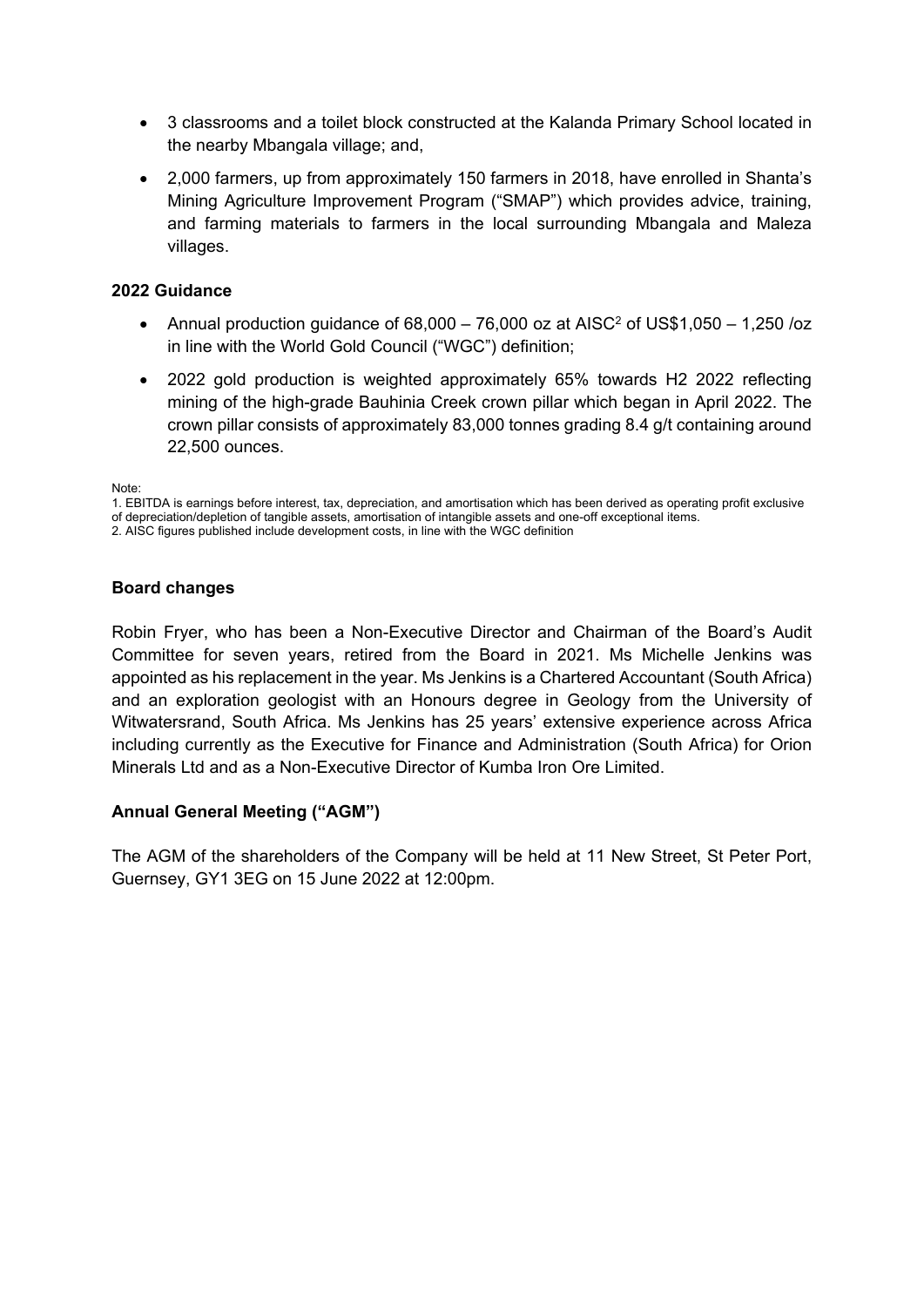## **Enquiries:**

| <b>Shanta Gold Limited</b><br>Eric Zurrin (CEO)<br>Luke Leslie (CFO) | +44 (0) 14 8173 2153 |
|----------------------------------------------------------------------|----------------------|
| <b>Nominated Adviser and Joint Broker</b><br>Liberum Capital Limited |                      |
| Scott Mathieson / Ed Thomas / Nikhil Varghese                        | +44 (0) 20 3100 2000 |
| <b>Joint Broker</b><br><b>Tamesis Partners LLP</b>                   |                      |
| Charlie Bendon / Richard Greenfield                                  | +44 (0) 20 3882 2868 |
| <b>Public Relations</b><br><b>FTI Consulting</b>                     |                      |
| Sara Powell / Nick Hennis                                            | +44 (0) 20 727 1000  |

## **About Shanta Gold**

Shanta Gold is an East Africa-focused responsible gold producer, developer, and explorer. The company has an established operational track record, with defined ore resources on the New Luika and Singida projects in Tanzania, with reserves of 645 koz grading 3.0 g/t, and exploration licences covering approximately 1,100 km2 in the country. Alongside New Luika and Singida, Shanta also owns the high-grade West Kenya Project in Kenya and licences with resources of 1.6 million ounces including 378 koz in the Indicated category grading 11.70 g/t. With a strong balance sheet, a growing diversified portfolio and a maiden dividend paid in 2021, Shanta offers a resilient investment opportunity for the near and long-term. Shanta is quoted on London's AIM market (AIM: SHG) and has approximately 1,048 million shares in issue.

The information contained within this announcement is deemed by the Company to constitute inside information as stipulated under the Market Abuse Regulation (EU) No. 596/2014 as amended by The Market Abuse (Amendment) (EU Exit) Regulations 2019.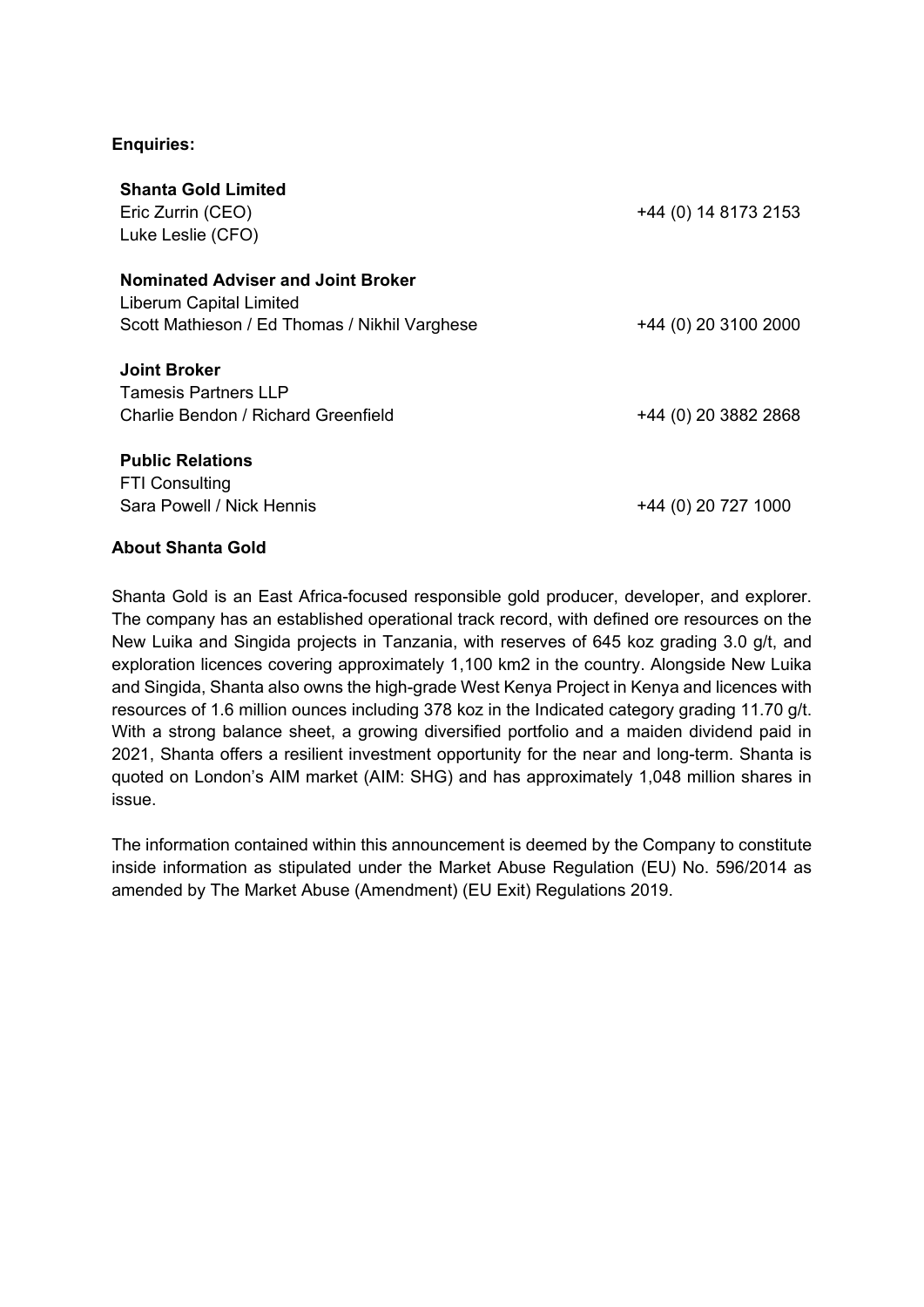#### **Chairman's statement**

Whilst 2021 posed some challenges to Shanta, the Group did well to finish the year in line with our revised production guidance. The robust fundamentals that underpin the Group's operations ensured that we ended the year with a strong balance sheet, an outstanding safety record for the fourth year in a row, and having completed the largest exploration programme ever conducted in the Group's history.

I am also pleased to announce that our first standalone annual Sustainability Report for 2021 was recently published and reports on the sustainability issues that are most important to both our stakeholders and the wider business community. This year was important for the Group in terms of our Environmental, Social and Governance ("ESG") goals, with Shanta achieving key milestones including benchmarking our current position against peers, starting to report our Scope 1 and 2 greenhouse emissions, and mapping a path forward towards decarbonising our operations.

I would like to take this opportunity to extend my welcome to Michelle Jenkins who joined the Board of Shanta Gold Limited in May 2021. We believe Michelle's experience in exploration and mining finance across Africa brings a complementary skill set and will be of considerable value as the Company continues to develop its portfolio in East Africa. I would also like to thank all of our employees for their continued commitment and hard work over the last year, without which, these achievements would not have been possible.

## **Performance and operating highlights**

For the third consecutive year, we replaced all annually mined ounces and extended New Luika's mine life to at least the end of 2026 following a successful exploration campaign that included recent discoveries at the Porcupine South deposit. After the introduction of a third mill at New Luika during the year, Shanta achieved record annual throughput of 834,607 tonnes milled. The Group also reduced its gross debt to US\$2.4 million, following the repayment of the US\$10 million convertible loan note in April 2021, further strengthening our financial position.

## **Portfolio developments**

The Singida Mine construction remains on track for first production in Q1 2023, adding a second revenue stream across the portfolio and further strengthening our diversified portfolio of assets in East Africa. We remain committed to growing and further defining our portfolio as evidenced by the largest exploration programme ever carried out by the Group at the West Kenya operations in a year which delivered consistently encouraging high-grade drilling results, including spectacular visible gold. As a result, we are confident of our ability to transform Shanta to a 100,000+ oz/p.a. producer in 2023 and deliver further sustainable returns to our shareholders.

## **Creating new opportunities for our communities**

Developing the education, health and employment prospects of local communities that neighbour our operations was a core priority of Shanta's community development programme in 2021. The Group supported various schools and pupils with the provision of much needed infrastructure and supplies. Due to the Group's various water projects carried out during the year, a further 7,600 local residents now have access to clean running water. Furthermore, through additional projects designed to better the employment prospects of our local communities, approximately 2,000 farmers in Tanzania and 100 previously unemployed youths can now look forward to the opportunity to earn year-round income.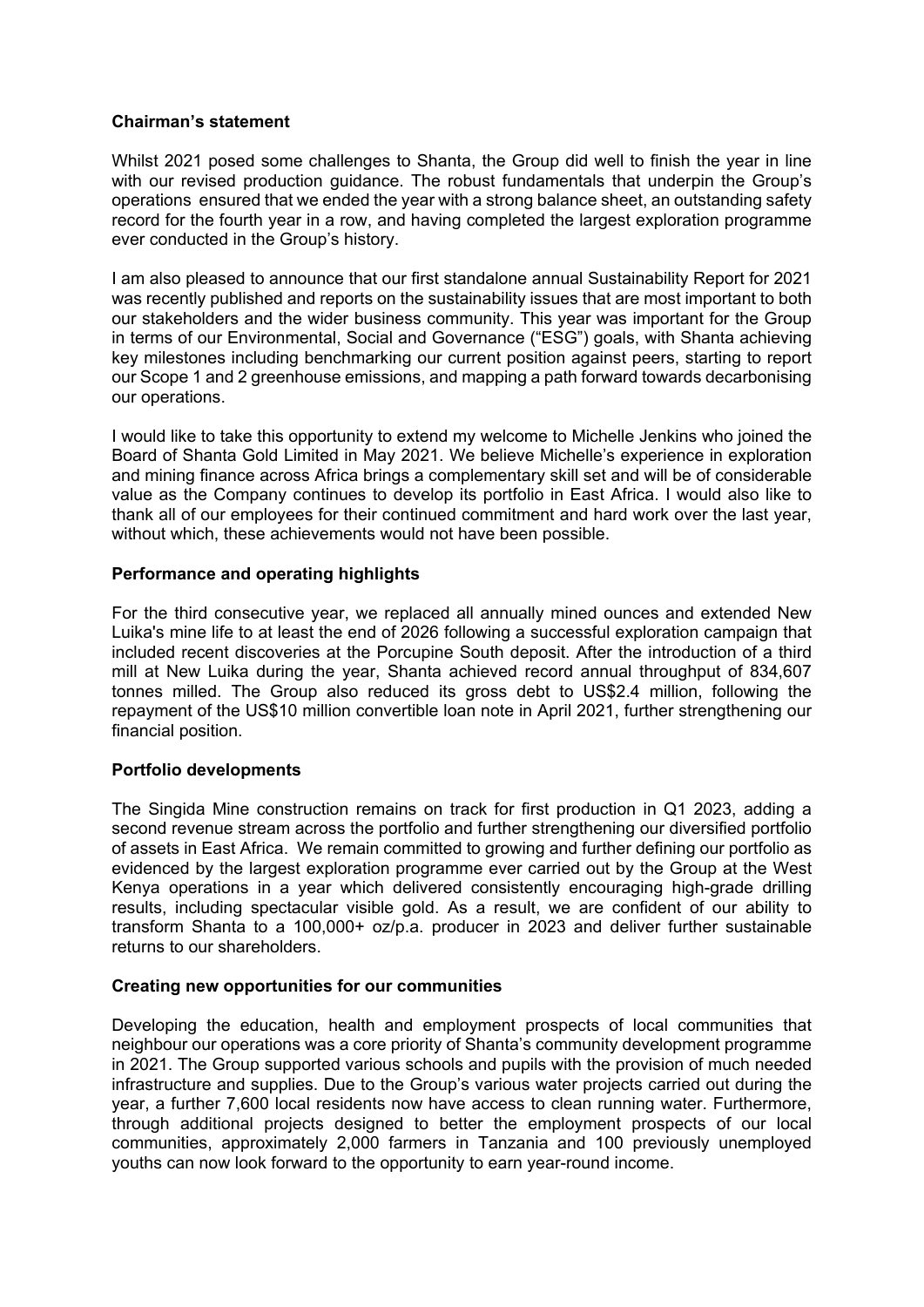Apart from directly investing in our community engagement programmes, Shanta's contribution to the Tanzanian and Kenyan economies through our operations have been significant, totalling US\$123.1 million in 2021. Shanta maintains an excellent relationship with district, regional and national levels of the Tanzanian Government. For the year 2021, Shanta was awarded three first place awards at the national level of government for *Local Content Performance*, *Outstanding Performance in CSR Projects*, and *Environmental and Safety Issues Compliance*.

#### **Year ahead**

2022 is set to be an exciting year for the Group. Our ongoing exploration programme will play an important role in sustainably extending and adding to Shanta's production profiles over time, maximising the social impact of our assets on the ground and improving returns for shareholders. We've announced increased production guidance of 68,000 – 76,000 oz for 2022, with production weighted towards the second half of the year once mining of the highgrade Bauhinia Creek crown pillar has commenced. Construction at the Singida Gold Mine will largely be completed in 2022 with significant milestones being reached in the second half of 2022 and first pour in Q1 2023. Once gold production commences at Singida, we are confident that the project will help transform the Ikungi region in Central Tanzania for the benefit of the local communities whilst also de-risking the business from a financial and operational perspective as the Company begins generating significant cash flow from two independent operations.

**Anthony Durrant**  Chairman 9 May 2022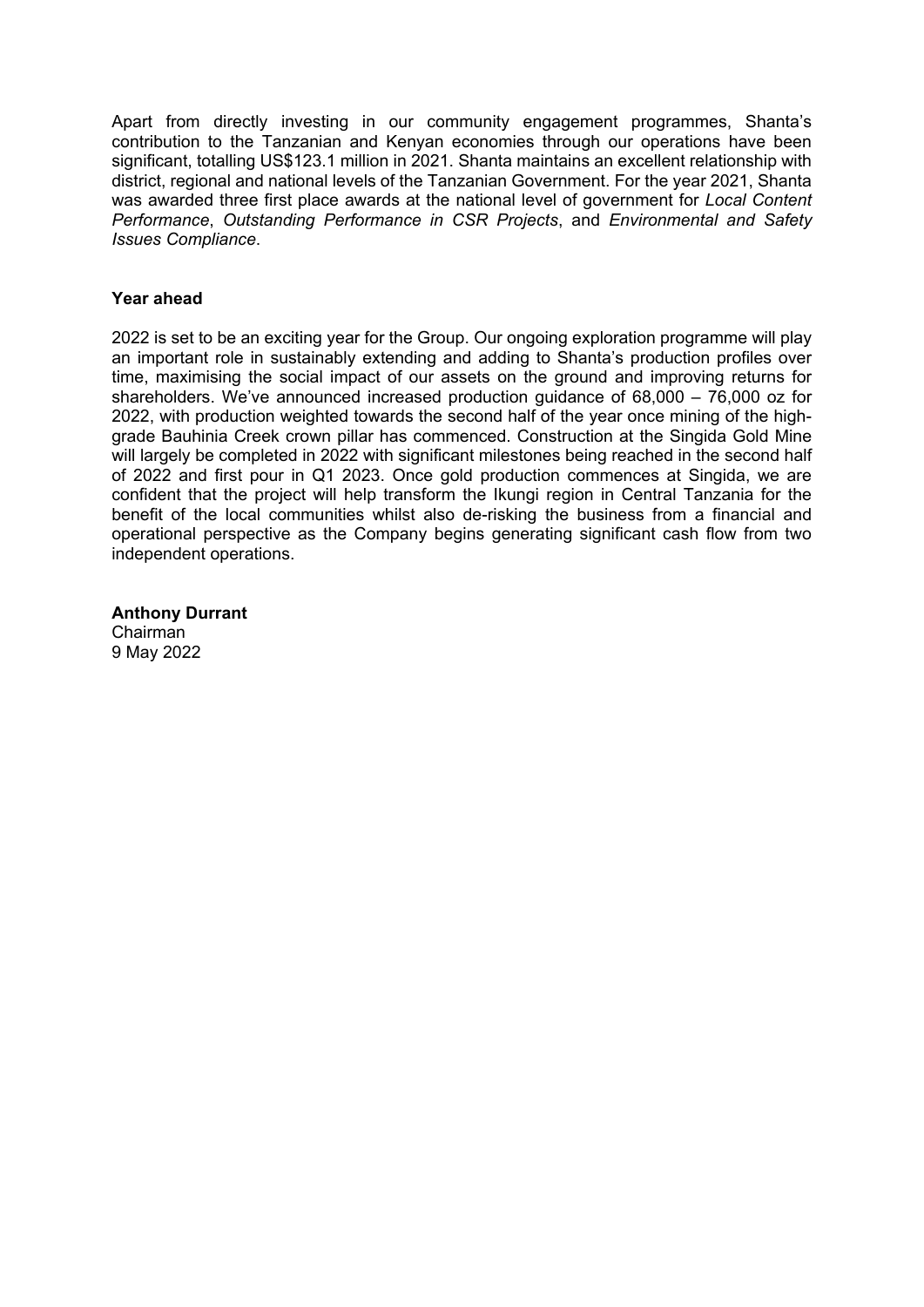#### **Chief Executive Officer's review**

Despite some operational challenges faced in 2021, Shanta is pleased to have closed out the year in line with the revised guidance and forecasted production growth for 2022.

We have replaced all mined ounces at New Luika, delivered some exceptional high-grade results in our West Kenya drilling programme, continued our leading health and safety record, and made good progress at Singida.

With the Group's robust business fundamentals providing a strong platform from which to grow, we go into 2022 excited at the opportunities in front of us, particularly the near-term opportunity to transform into a 100,000+oz/p.a. producer, which we are confident will happen in Q1 2023 following first gold pour at Singida.

Most importantly, Shanta continues to create a net-positive impact for its stakeholders and communities in Tanzania and Kenya. Our focus on sustainability and ESG during 2021 has been a highlight this year, ensuring the Company is more accountable, transparent, and responsible in its corporate purpose. This commitment to first class governance has been further enhanced in Q1 2022 when we released our inaugural sustainability report.

#### **HIGHLIGHTS**

#### **Exceptional safety record**

This year, once again, Shanta delivered an outstanding safety record with an incredible milestone achieved of over 8.0 million man-hours passed without a Lost Time Injury ("LTI's"). The Company has now operated for over four years without an LTI, earning itself a reputation as one of the safest mining operations worldwide. The Group also achieved a Total Recordable Injury Frequency Rate ("TRIFR") per 1 million hours worked of 0.67, a sixth successive annual decline in injuries and significantly below the global industry average of 2.94, as measured by the International Council of Mining and Metals.

#### **Building the Singida Gold Mine**

The construction of the Singida mine is progressing on schedule. Several major project milestones have now been completed on site with construction at approximately 45% completion. Total capital expenditure at Singida during 2021 amounted to US\$10.9 million and the project remains on track for first production in Q1 2023, transforming Shanta Gold into a +100,000 oz/p.a. producer with a diversified resource base.

The project also has considerable upside potential given its location within a greenstone deposit, meaning it is well suited to further exploration growth. Future drilling planned for 2022 will target areas within these mining licenses with the aim of extending the reserves at Singida.

Shanta's exceptional safety standards are being carried through to its Singida operations with a robust health and safety framework and zero LTIs since commencement of construction.

The Singida Gold Mine directly employs 282 employees and contractors, all of which are Tanzanian nationals, further highlighting the Group's commitment to developing in country talent. We are confident that the project will transform the Ikungi region once complete as we continue to invest in community initiatives that benefit the people on the ground. We are delighted to have already started this process by investing in the upgrade of local schools in the Malumbi and Samburu villages, as well as the improvement of roads, numerous water projects, and renovation of a local dispensary.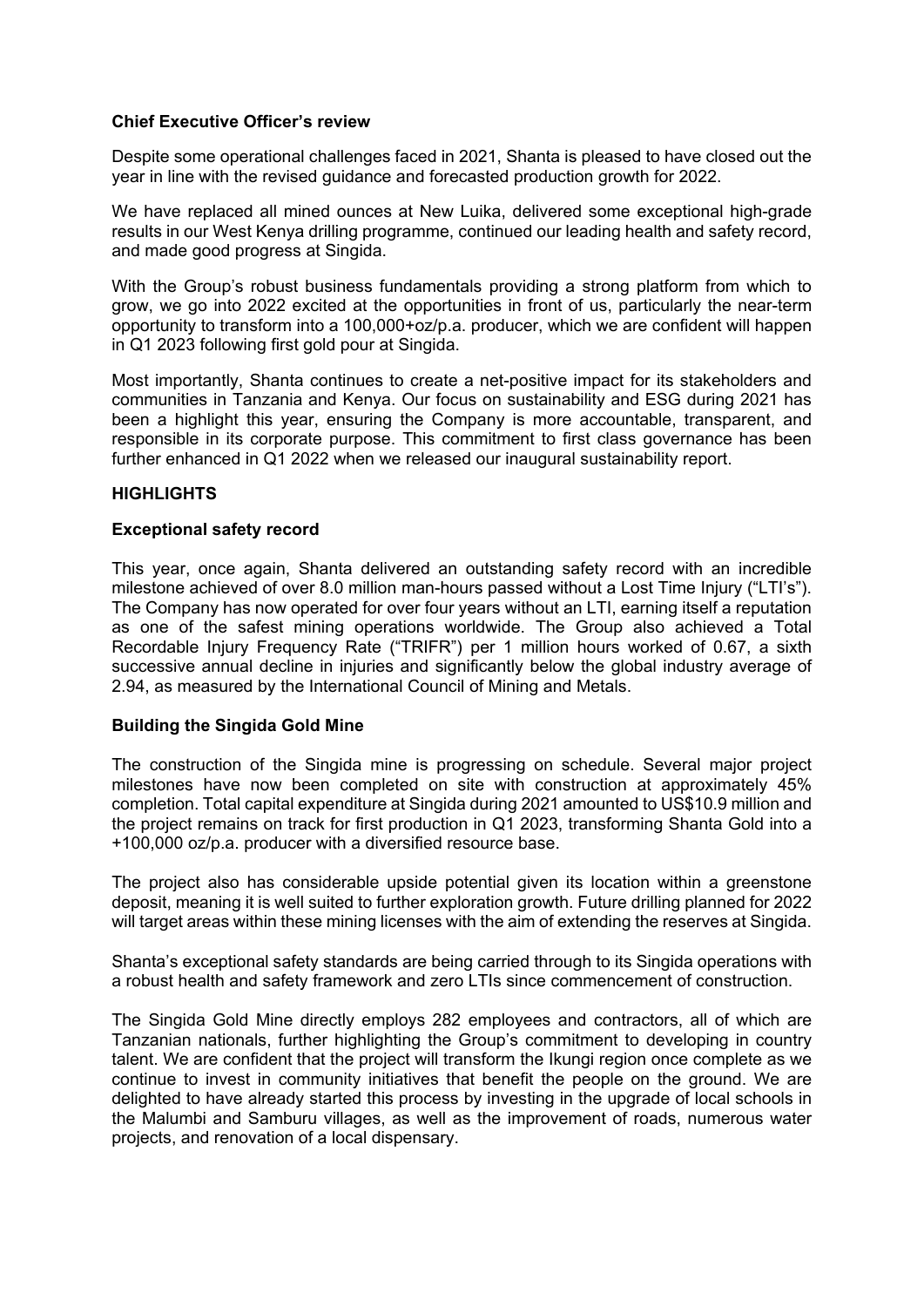#### **The West Kenya Project**

During the year, an extensive drilling campaign was carried out at West Kenya with the primary focus being to upgrade the high-grade resource at Isulu and Bushiangala. Shanta is pleased to have achieved this goal, successfully converting 117,000 oz grading 7.04 g/t Indicated at a conversion rate of over 100% in 2021. To date, this is the most consistently high-grade drilling campaign the Group has ever conducted.

Success at West Kenya is a hugely exciting prospect for Shanta and its stakeholders as the resource expands toward a multi-million ounce gold district comparable with other prolific greenstone belts in the world.

Looking forward to 2022, Shanta aims to continue to deliver outstanding drilling results. A third drill rig has been added to the operations as phase two of the campaign looks to establish a Mineral Resource Estimate.

#### **Portfolio-wide exploration**

For a third consecutive year, Shanta has replaced all mined reserves at New Luika, with 110,000 oz of new reserves added in 2021. During the year, the Company invested US\$4.4 million in exploration at New Luika resulting in the upgrading of approximately 80,000 oz grading 4.31 g/t from Probable to Proven Reserve category, significantly de-risking the 12 month production outlook. Reserve-based mine life at New Luika has been extended again, now to the end of 2026. JORC compliant reserves across the Group increased by 20,000 oz to 645,000 oz at a grade of 3.04 g/t. Shanta's reserves assume a long-term gold price of US\$1,350 /oz.

Off the back of the Group's 2021 exploration successes, the Board has approved a US\$6.9 million Tanzanian exploration budget for 2022.

## **VAT status on refunds**

The Company's VAT receivable was US\$26.9 million at the end of the year. Following positive engagement with the Tanzanian Revenue Authority ("TRA"), US\$7.2 million was refunded. The remaining VAT receivable is subject to verification audit before being available for further refunds or offsets against corporate income tax. The Company has taken extensive legal and tax advice to recover the VAT and is pursuing the appropriate avenues to recover the full balance as discussed in note 3.

## **OPERATIONS REVIEW**

#### **New Luika Operations Review**

The Group faced some operational challenges at New Luika during the year with lower than anticipated grades being recovered and a faulty product received from a supplier in the last quarter of the period. During the first half of 2021, underground mining at the Bauhinia Creek deposit intersected a structure that dragged and pinched the ore zone for approximately 17 meters along strike at the 600 level (360 vertical metres below the underground portal) and approximately 37 meters at the 585 level. This resulted in total ounces recovered for the year being 55,280 oz (2020: 82,978 oz). The processing plant, however, continued to operate above its nameplate capacity with a record annual throughput of 834,607 tonnes being milled, following the installation of a third mill during the period, 7% greater than budgeted.

AISC for the year were US\$1,439, higher than anticipated as a result of less ounces being recovered. On an absolute basis, mining cash costs stayed relatively flat with the Group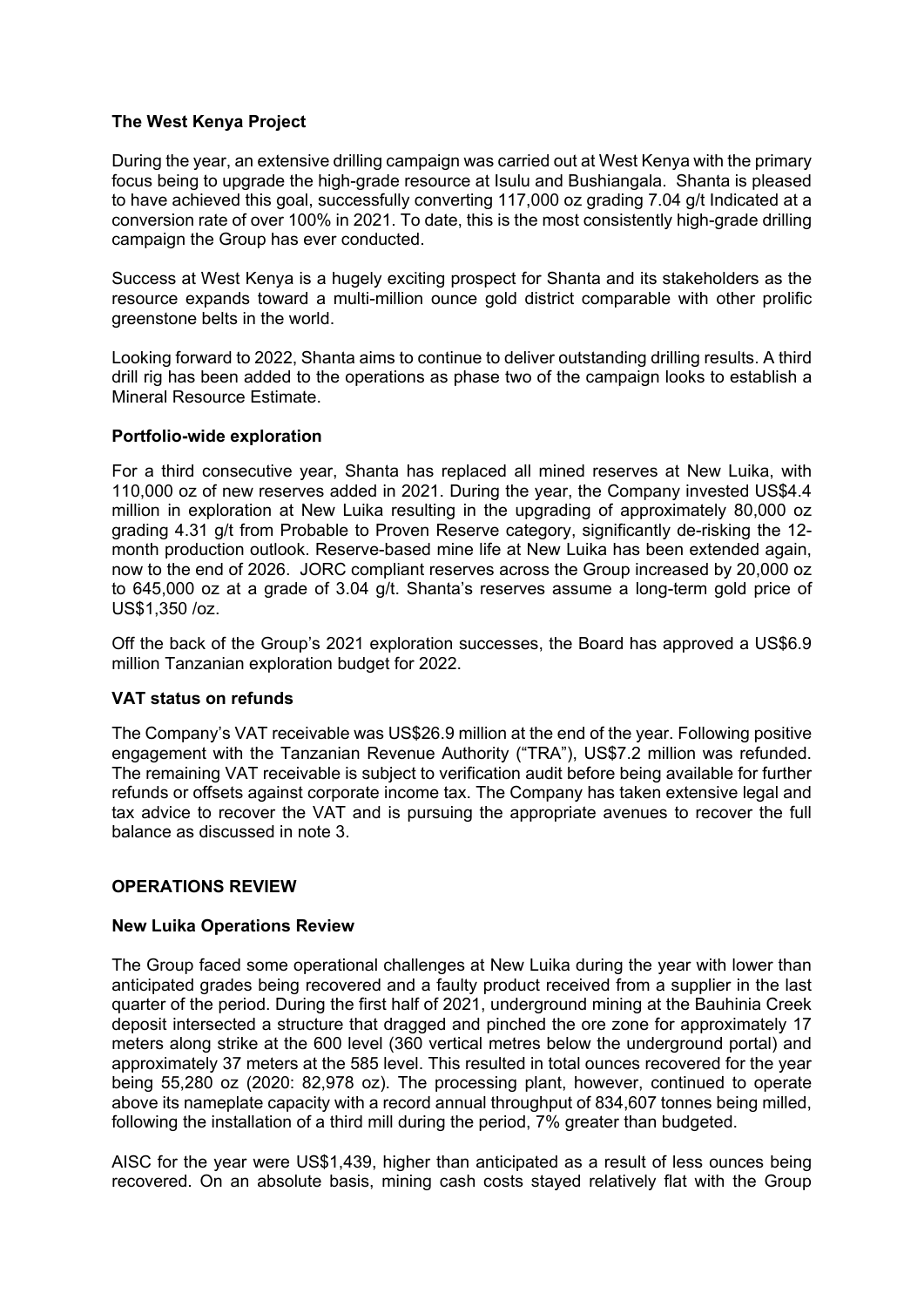maintaining its ongoing efforts to rigorously review and manage expenses.

## **FINANCIAL OVERVIEW**

Turnover for the year from sales of gold amounted to US\$103.6 million, compared to US\$147.4 million in 2020. The 29.7% decrease in sales was driven by the fall in gold ounces recovered. The company sold 57,517 oz of gold in 2021 (2020: 83,228 oz) and all sales were unhedged and completed at spot price, with an average selling price of US\$1,801 /oz during 2021 (2020: US\$1,495).

Operating profit for the year amounted to US\$4.7 million (2020: US\$43.8 million), the decrease being mainly attributable to the combination of less revenue earned in the period, lower grades than anticipated being mined resulting in higher production costs and the inclusion of a full year of expenditure relating to the West Kenya Project. EBITDA<sup>1</sup> was US\$19 million (2020: US\$63.9 million).

Through successful negotiations with the Tanzania Revenue Authority ("TRA"), total VAT refunds of US\$7.2 million were received by the Group in 2021, with a further US\$4.3 million being verified for refund by the TRA in January 2022.

During 2021, the Group repaid the US\$10 million convertible loan note reducing gross debt to US\$2.4 million. The Group had an unrestricted cash balance of US\$13.2 million (2020: US\$41.6 million) at year-end with further available liquidity of 1,593 oz of unsold doré on hand.

#### **Sustainability**

The Group published its inaugural stand-alone Sustainability Report for 2021 which reports on the sustainability issues that are most material to Shanta's stakeholders. ESG and Sustainability have risen to the top of corporate agendas within both the mining sector and the wider business community, and this report marks an important stage in Shanta's journey to greater transparency and communication of how material ESG and sustainability issues affect our business and what we are doing to address these.

In 2021, the Group has continued to operate safely and look after its team, develop local communities, manage its resources and environmental impact, and act responsibly and accountably at all times. The 2021 Sustainability Report is available on the Shanta Gold website.

#### **Managing Resources Responsibly and Mitigating Environmental Impact**

#### *Managing our water supply*

Mining activities require a large and consistent water supply. This can be challenging in the Songwe region where the year is divided into very wet and very dry seasons. As a result, we have developed a focused water recovery program at New Luika which targets the recovery of water used in tailings via a Return Water Dam. In 2021, 33% of water usage was recovered (2020: 31%). The team at New Luika work closely with the Lake Rukwa Basin Water Board to communicate water conservation strategies in place, and Annual Water Reports are prepared for the Board to monitor the status of water resources and consumption. The Group remains committed to using water efficiently and responsibly and continues to look for ways to manage our consumption and find innovative solutions to water supply.

#### *Responsible tailings and waste management*

Safe management of tailings and other environmental issues are also crucial to the safety of our communities and longevity of our operations. We were pleased that during 2021, as in 2020, there were zero reportable environmental and community incidents, and no issues or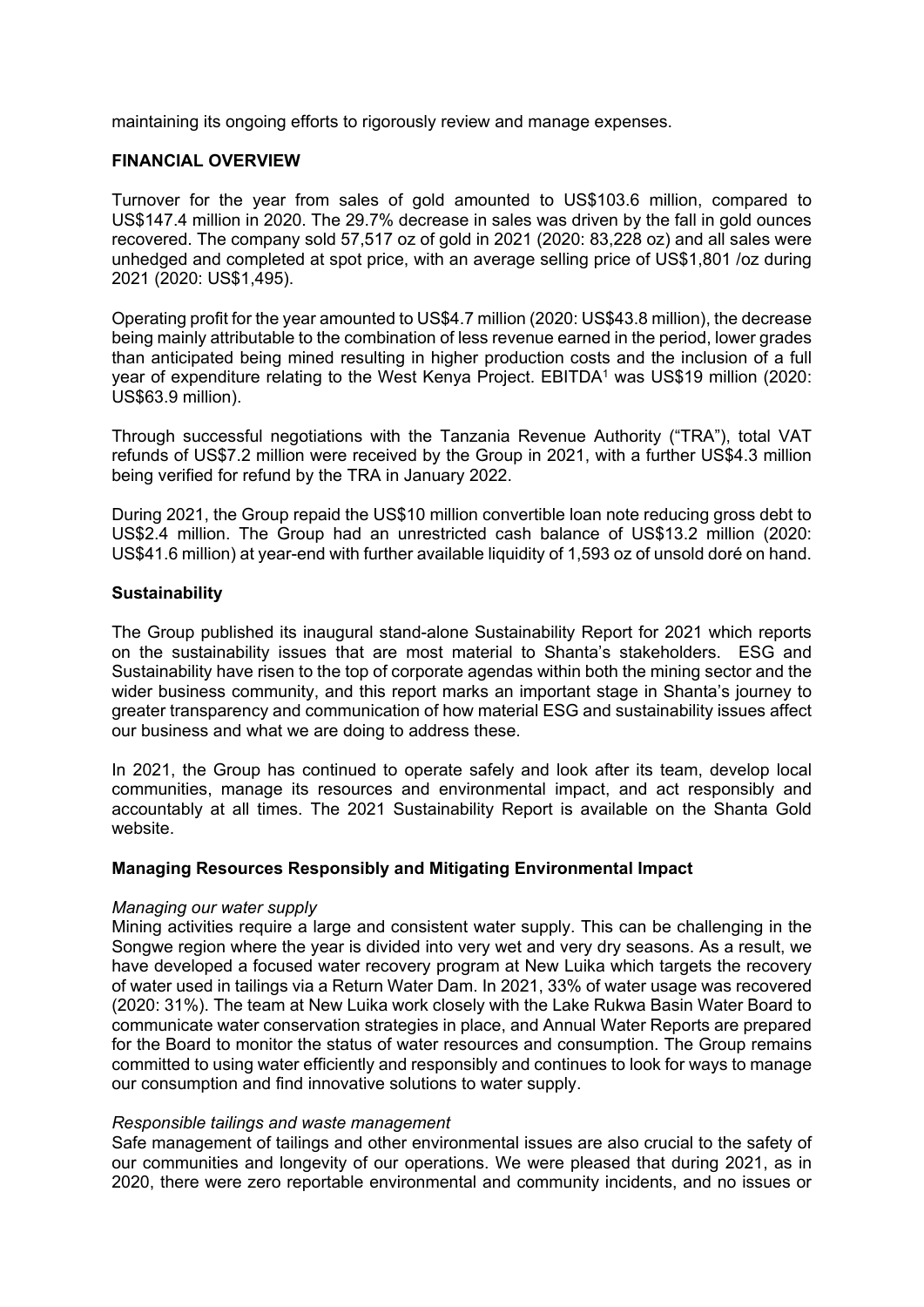regulatory non-compliance were noted. While our record is strong to date, we understand the risks associated with tailings are a particular concern to our stakeholders and we are determined to continue our focus on maintaining high levels of safe management and avoid complacency.

#### *Climate Change*

As a responsible gold miner, it's important for the Group to stay on top of the latest developments which affect our industry and the expectations of our stakeholders. 2021 was an important year in the wider landscape around climate change with businesses making long term commitments to combat their impact on climate change. For several years, Shanta has been committed to efficient energy usage at New Luika. This year, Shanta also calculated and reported its Scope 1 and 2 Greenhouse Gas ("GHG") Emissions for the first time. We are proud of how we benchmark against our peers, reporting one of the lowest GHG intensities per ounce of gold produced. However, we recognise there are important steps to take to make further progress in decarbonizing our footprint and driving down emissions.

#### **Putting our People First**

The Group's achievements in the year are directly linked to the efforts of its workforce working together with the same goal in mind, embracing opportunities and staying motivated during a year that had its ups and down.

The Group's headcount, including employees at New Luika, Singida and West Kenya Project, totalled 953 people at the end of 2021 (2020: 764 people) and our Tanzanian staff span every discipline. The Executive Committee and Board of Directors of SMCL are led almost entirely by Tanzanian nationals.

At the end of 2021, 99% of the Group's workforce were from our host countries Tanzania or Kenya (2020: 99%) and a significant amount of SMCL's employees are from local communities around New Luika and Singida. This demonstrates the importance of our operations as a major employer for nearby villages and towns, driving the local economy in an area that continues to suffer from high unemployment and economic difficulties.

#### **Community Investment**

For many years Shanta has been a supporter of the social and economic development of the communities located near its operations, and this remained the case in 2021.

During the year, the Group continued to support local business with more than 80% of Shanta's procurement being sourced from local suppliers for the New Luika and Singida operations in Tanzania. Similarly, over 60% of procurement for the Company's Kenyan exploration activities are from local suppliers.

Shanta has a well-established CSR programme which has been developed through the implementation of community initiatives that are devised with the direct engagement of key community and regional stakeholders. Water, Education, Livelihood and Health represent the core pillars to Shanta's community investment projects. The projects are focused on the local communities surrounding the New Luika, Singida and West Kenya operations.

Some of the projects the Group carried out in 2021 are mentioned below: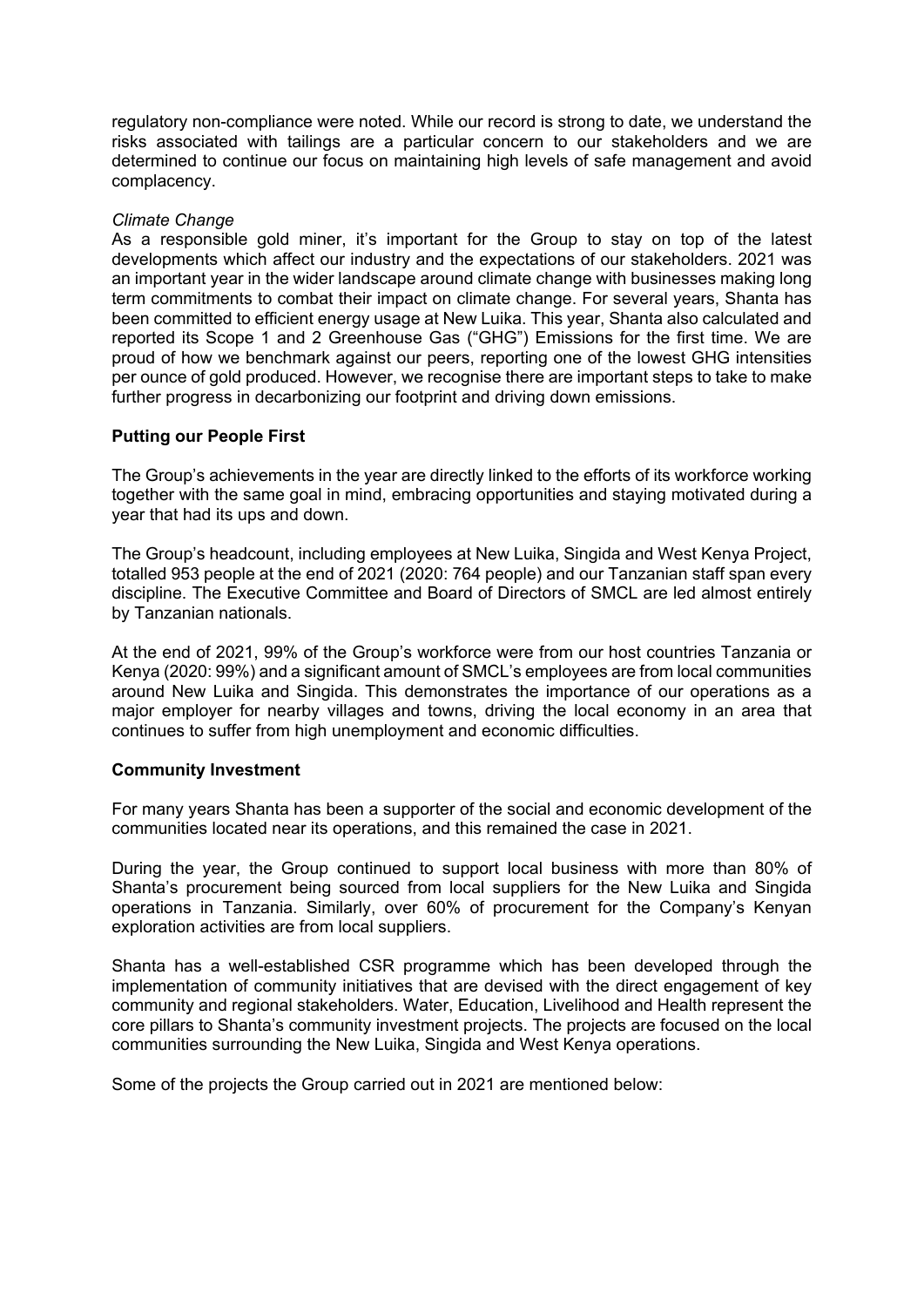#### *Education*

Over the years, Shanta has believed that quality education is critical in developing local communities and bringing about long-term change.

Shanta has been offering a sponsorship programme for underprivileged students since 2014, and in 2021 a further 55 Secondary School and 120 Primary School students from underprivileged families were provided with uniforms, shoes and stationary. This support by Shanta will allow these students to attend school.

The company continued its work on making ICT equipment and learning available during the year by commencing work on a computer lab at Saza Secondary School following the construction of their computer lab in 2020.

Also, as part of the Group's initiative to improve educational infrastructure in the area, in 2021, Shanta invested in an ablution block and three classrooms at Saza Primary School, and two classrooms at Patamela Primary School. Upgrading these facilities allows the school to attract the best teachers who are typically put off by the difficulty of teaching with poor infrastructure and accommodation.

#### *Water*

Access to clean drinking water is a challenge for the residents in the Songwe region which has unpredictable rainfall and poor water infrastructure.

In 2021, Shanta invested in connecting the Luika River Dam to Mbangala village via a 4km pipeline. This will provide approximately 7,600 people with reliable and clean, running water. This project was achieved with the help of the community who were encouraged through the advertisement of temporary work for residents in helping trench the pipeline. 200 villagers took up the opportunity and constructed the pipeline under supervision from Shanta's Community and Engineering department.

#### *Livelihood*

Farming or artisanal mining are key income generating activities near Shanta's New Luika, Singida and West Kenya operations. The Group supports a range of livelihood programmes to encourage and grow the economic prospects of the local communities and provide an alternate income generating opportunity to the often illegal or dangerous artisanal mining operations.

At West Kenya, in partnership with KK Security Kenya Ltd, Shanta has supported security guard training costs for 100 unemployed local youths from the project area. All trained individuals have subsequently been offered formal employment as a security guard in what was undoubtedly one of Shanta's most successful projects of the year.

In 2021, Shanta continued to support the Saza Village Beekeepers group and funded the construction of a honey processing plant which allows the group to increase the volumes of raw honey they are able to process and thus use or sell. The Group also invested in equipment (harvesting gear and replacing worn out hives) and organized training on beehive inspection, honey harvesting and marketing for 50 beekeepers to further the industry in the area.

Lastly, since 2016 Shanta has been working with local farmers near New Luika to develop modern farming methods. This initiative aimed to introduce modern farming methods to mitigate hunger, introduce commercial crops which grow well in the community areas and find markets for the crop, in addition to the formation of an Agriculture Market Cooperative Society (AMCOS) that unites farmers and creates a one stop centre for all activities related to improving commercial farming and improving farmers livelihood. The number of farmers now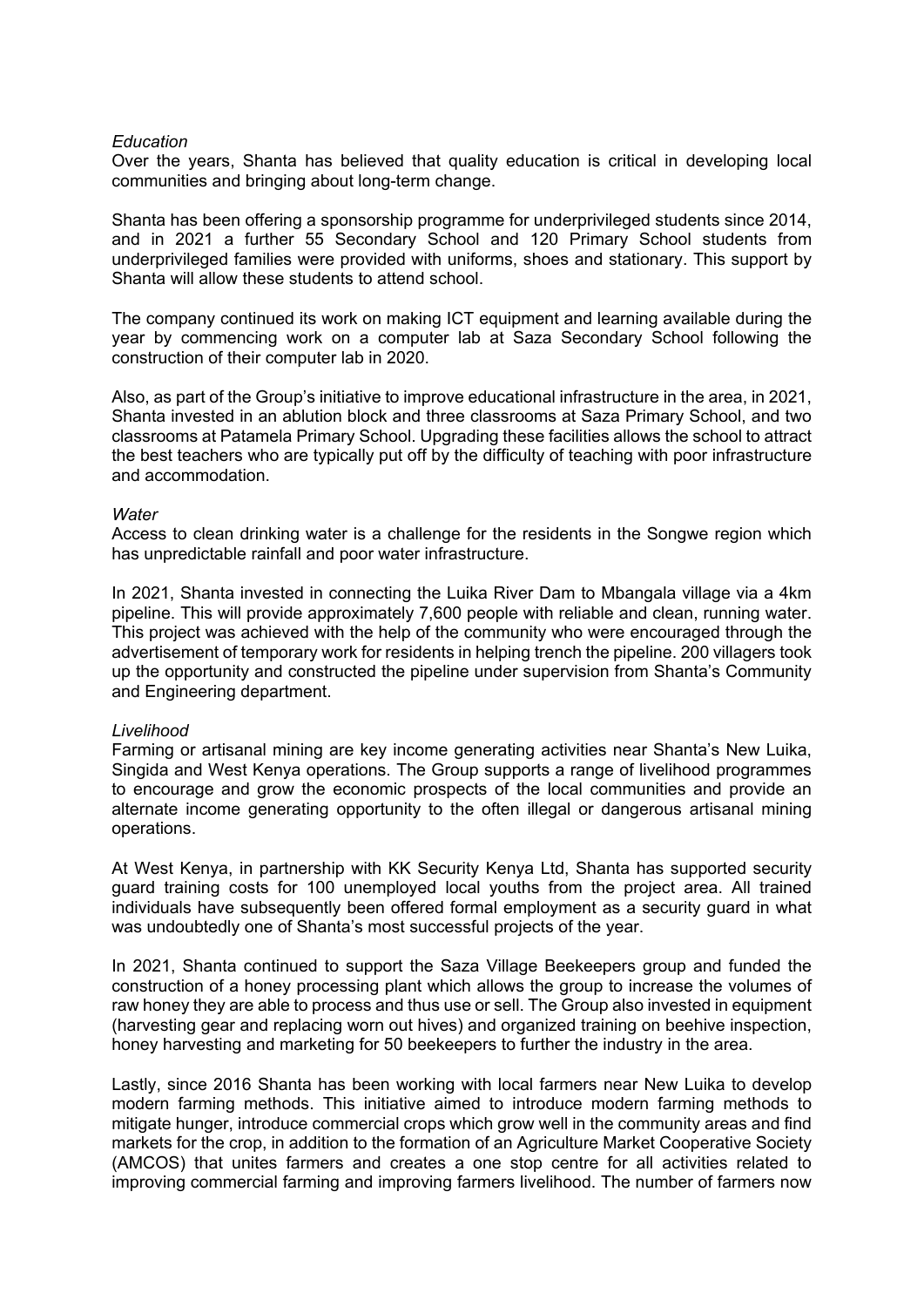enrolled in the programme has risen to more than 2,000 in 2021. During the year, Shanta continued to support members of the programme, providing training and donating fertilizer and pesticides. The Group is proud to announce that in the year, the sesame harvest which was the result of a number of years' work with the community yielded 1,500,000 kg, which at a price of \$1 per kilogram meant \$1.5 million was distributed directly back into the scheme to support the other needs of the farmers and their communities, including schooling, general wellbeing, and family and medical needs.

#### *Health*

The availability of heath infrastructure and services in rural Tanzania and Kenya continues to be a social challenge and the main cause of long-term health issues in the communities.

Shanta partnered with the PharmAccess Foundation and AMREF to support the Innovative Partnership for Universal Sustainable Healthcare (i-PUSH) project in West Kenya which looks to connect at least half a million Kenyans to the National Hospital Insurance Fund. This drive particularly targets women of childbearing age, and once enrolled in i-PUSH they will have access to subsidised health cover for a year.

During the year, the Group also made a contribution to the project donating 25% of the first year's annual premium for 300 low-income women in the Group's project areas which triggers the remaining 75% contribution from i-PUSH. This allows the enrolled women and their families to have healthcare cover.

#### **Outlook**

Annual production guidance has been set to approximately 68,000 – 76,000 oz at AISC of US\$1,050 – 1,250 /oz including development costs, in line with the World Gold Council ("WGC") definition. 2022 gold production is weighted approximately 65% towards the second half of the year reflecting mining of the high-grade Bauhinia Creek crown pillar which began in April 2022. The crown pillar consists of approximately 83,000 tonnes grading 8.4 g/t, equating to around 22,500 ounces.

I would like to take this opportunity to thank our shareholders, employees, members of the Board and our partners for their continued commitment to the company and ongoing support throughout the period. With the near-term introduction of the Singida mine to the Shanta portfolio, in addition to the reserves replacement at New Luika, we are excited in the near and long-term prospects of the Company and a journey towards becoming a diversified +100,000 oz/p.a. producer.

**Eric Zurrin** Chief Executive Officer 9 May 2022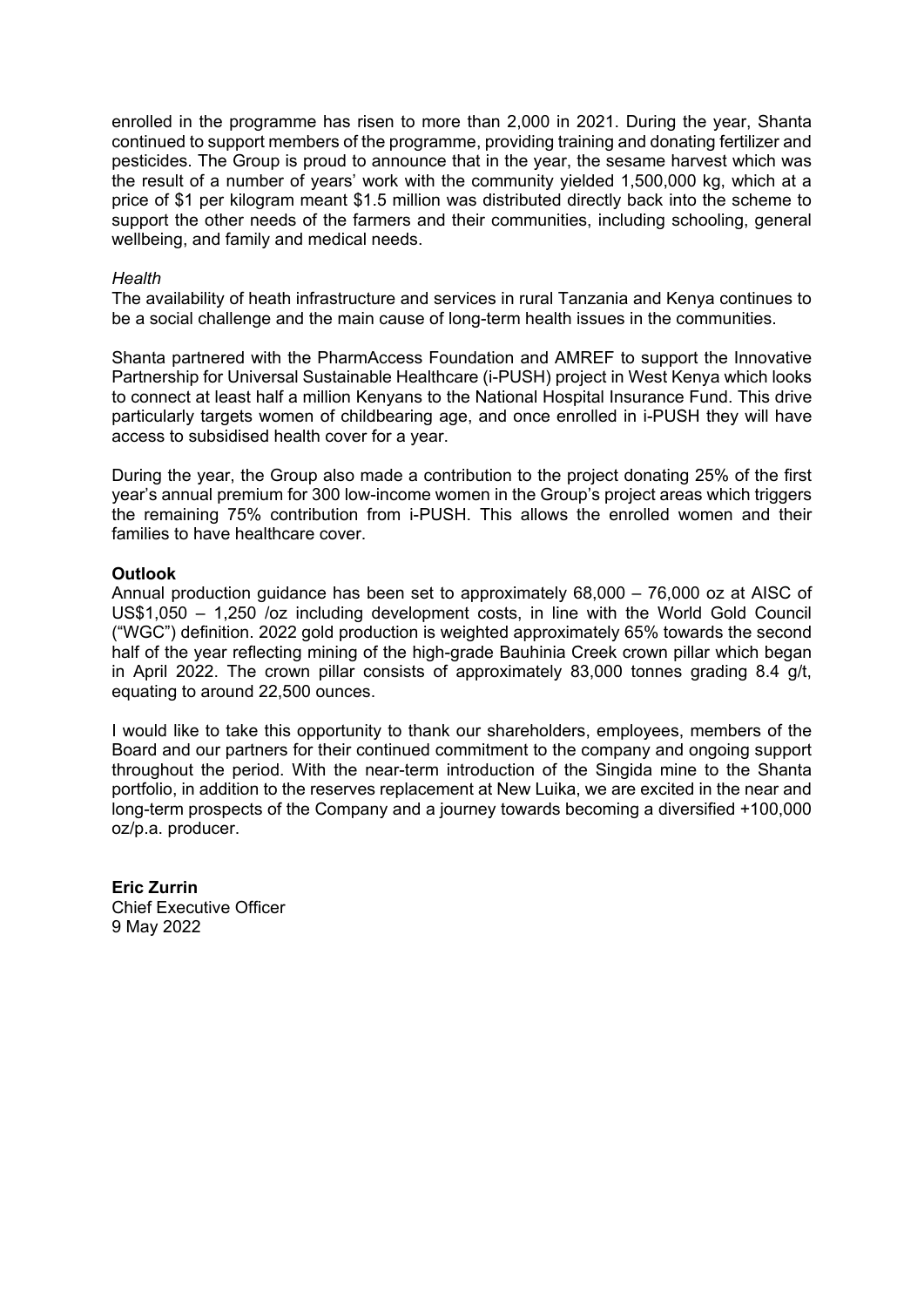## **Consolidated statement of comprehensive income**

|                                                                                                                                                                                                         |              | 31-Dec                | 31-Dec             |
|---------------------------------------------------------------------------------------------------------------------------------------------------------------------------------------------------------|--------------|-----------------------|--------------------|
|                                                                                                                                                                                                         |              | 2021                  | 2020               |
|                                                                                                                                                                                                         | <b>Notes</b> | US\$'000              | US\$'000           |
| Revenue                                                                                                                                                                                                 |              | 103,571               | 147,431            |
| Loss on non-hedge derivatives and other commodity                                                                                                                                                       |              |                       | (11,688)           |
| contracts                                                                                                                                                                                               |              |                       |                    |
| Depreciation<br>Other cost of sales                                                                                                                                                                     |              | (16, 533)             | (19, 361)          |
| Cost of sales                                                                                                                                                                                           |              | (61,078)<br>(77, 611) | (59, 664)          |
|                                                                                                                                                                                                         |              | 25,960                | (79,025)<br>56,718 |
| <b>Gross profit</b>                                                                                                                                                                                     |              |                       |                    |
| Administration expenses                                                                                                                                                                                 |              | (10, 160)             | (8, 156)           |
| Exploration and evaluation costs                                                                                                                                                                        |              | (11, 133)             | (4,809)            |
| <b>Operating profit</b>                                                                                                                                                                                 |              | 4,667                 | 43,753             |
| Finance income                                                                                                                                                                                          |              | 3,012                 | 1,870              |
| Finance expense                                                                                                                                                                                         |              | (6, 679)              | (6,622)            |
| Profit / (Loss) before taxation                                                                                                                                                                         |              | 1,000                 | 39,001             |
| Taxation                                                                                                                                                                                                |              | (7, 168)              | (21, 798)          |
| (Loss) / profit for the year attributable to the equity<br>holders of the parent Company                                                                                                                |              | (6, 168)              | 17,203             |
| (Loss) / profit after taxation                                                                                                                                                                          |              | (6, 168)              | 17,203             |
| Other comprehensive income:<br>Items that may be reclassified to profit or loss:<br>Exchange differences on translating foreign entities<br>which can subsequently be reclassified to profit or<br>loss |              |                       |                    |
| Total comprehensive (expense) / income<br>attributable to the equity holders of the parent<br>Company                                                                                                   |              | (6, 168)              | 17,203             |
| (Loss) / earnings per share attributable to the<br>equity holders of the parent Company                                                                                                                 |              |                       |                    |
| Basic (loss) / earnings per share (US\$ cents)                                                                                                                                                          | 4            | (0.589)               | 2.023              |
| Diluted (loss) / earnings per share (US\$ cents)                                                                                                                                                        | 4            | (0.589)               | 2.018              |

The loss / (profit) for the year and the total comprehensive (expense)/income for the year are attributable to the equity holders of the parent Company. There are no non-controlling interests. The items in the above statement are derived from continuing operations.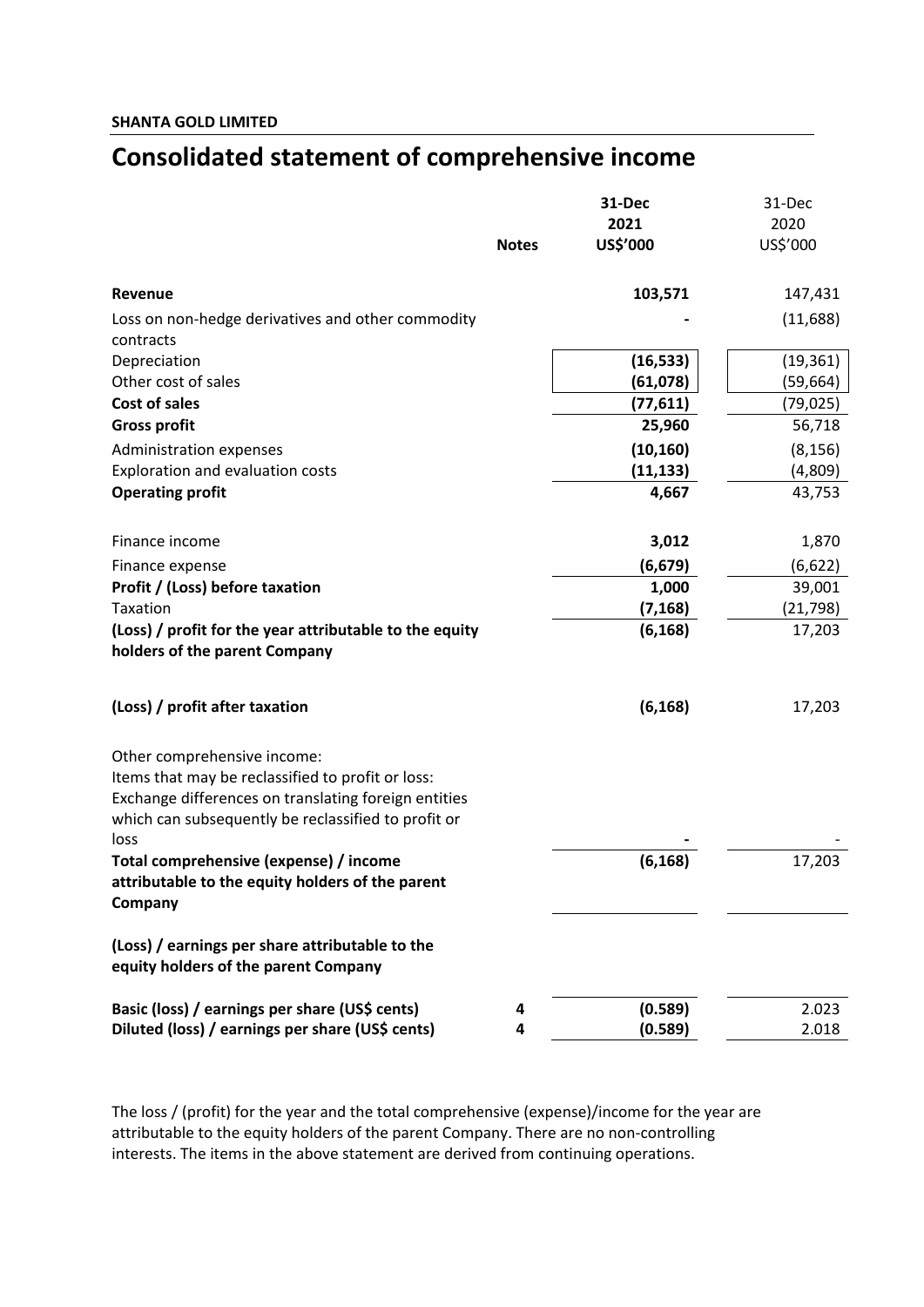# **Consolidated statement of financial position**

|                                      |              | 31-Dec    | 31-Dec    |
|--------------------------------------|--------------|-----------|-----------|
|                                      |              | 2021      | 2020      |
|                                      | <b>Notes</b> | US\$'000  | US\$'000  |
| <b>ASSETS</b>                        |              |           |           |
| <b>Non-current assets</b>            |              |           |           |
| Intangible assets                    |              | 43,343    | 43,343    |
| Property, plant and equipment        |              | 89,656    | 77,449    |
| Right of use assets                  |              | 2,313     | 3,260     |
| Other receivables                    |              | 22,698    | 27,560    |
| <b>Total non-current assets</b>      |              | 158,010   | 151,612   |
| <b>Current assets</b>                |              |           |           |
| Inventories                          |              | 27,234    | 30,040    |
| Trade and other receivables          |              | 7,046     | 4,649     |
| Restricted cash                      |              |           | 2,500     |
| Cash and cash equivalents            |              | 13,214    | 41,582    |
| <b>Total current assets</b>          |              | 47,494    | 78,771    |
| <b>TOTAL ASSETS</b>                  |              | 205,504   | 230,383   |
| <b>CAPITAL AND RESERVES</b>          |              |           |           |
| <b>Equity</b>                        |              |           |           |
| Share capital and premium            |              | 211,540   | 210,493   |
| Share option reserve                 |              | 148       | 338       |
| Convertible loan notes reserve       |              |           | 5,374     |
| <b>Translation reserve</b>           |              | 450       | 450       |
| Shares to be issued                  |              |           | 1,043     |
| Retained deficit                     |              | (55, 356) | (51, 776) |
| <b>TOTAL EQUITY</b>                  |              | 156,782   | 165,922   |
| <b>LIABILITIES</b>                   |              |           |           |
| <b>Non-current liabilities</b>       |              |           |           |
| Loans and other borrowings           | 5            | 3,454     | 4,270     |
| Provision for decommissioning        |              | 7,500     | 6,346     |
| Provision for deferred taxation      |              | 12,381    | 10,451    |
| <b>Total non-current liabilities</b> |              | 23,335    | 21,067    |
| <b>Current liabilities</b>           |              |           |           |
| Trade and other payables             |              | 17,169    | 12,208    |
| Loans and other borrowings           | 5            | 2,823     | 5,713     |
| Convertible loan notes               |              |           | 9,999     |
| Income tax payable                   |              | 5,395     | 15,474    |
| <b>Total current liabilities</b>     |              | 25,387    | 43,394    |
| <b>TOTAL LIABILITIES</b>             |              | 48,722    | 64,461    |
| <b>TOTAL EQUITY AND LIABILITIES</b>  |              | 205,504   | 230,383   |

The financial statements were approved and authorised for issue by the board of Directors on 3 May 2022 and signed on its behalf by:

**Eric Zurrin Anthony Durrant** Chief Executive Officer Chairman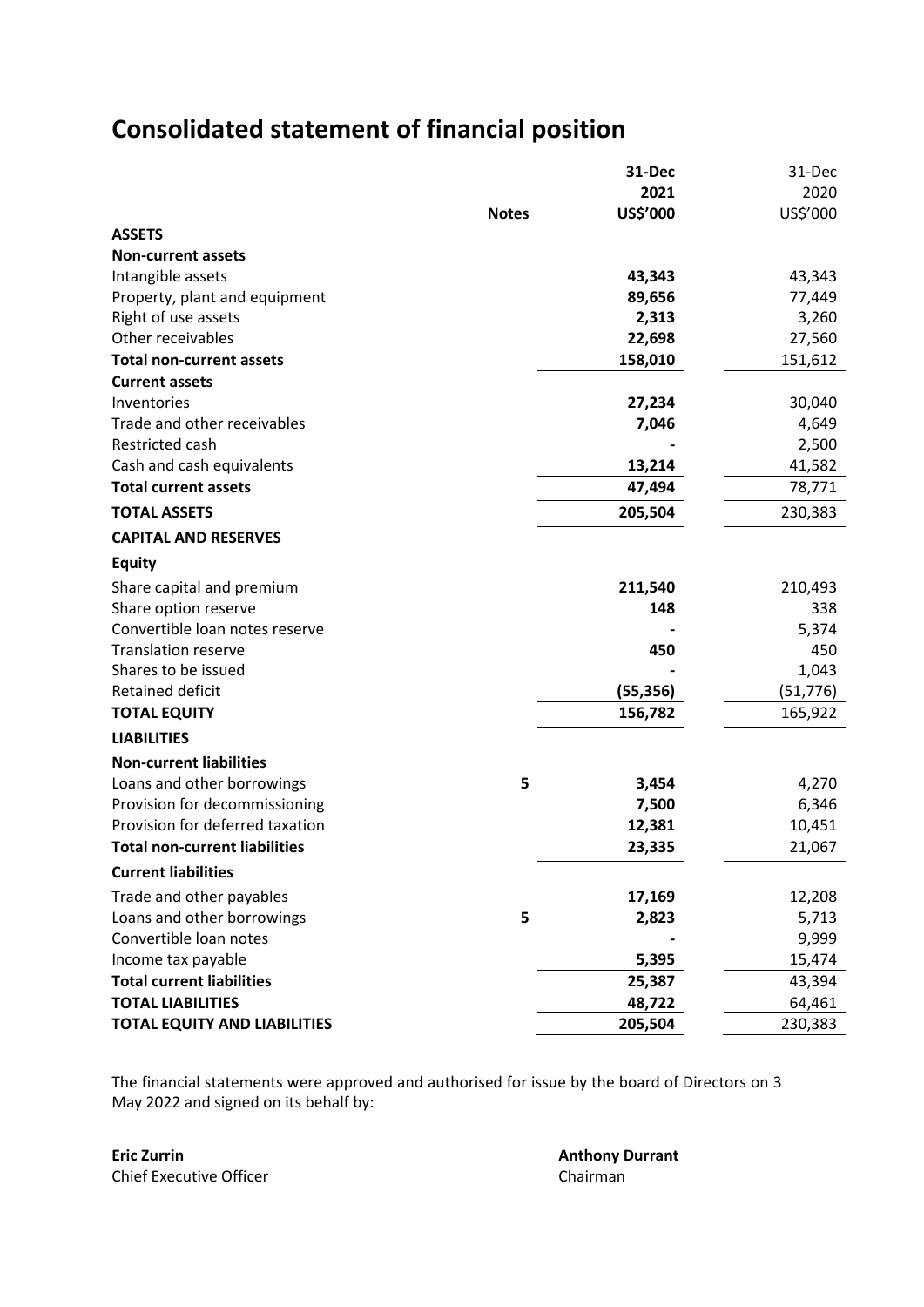# **Consolidated statement of changes in equity**

|                                                                 | <b>Share</b><br>capital | <b>Share</b><br>premium | <b>Share</b><br>option<br>reserve | Convertible<br>loan notes<br>reserve | <b>Translation</b><br>reserve | <b>Shares</b><br>to be<br>issued | <b>Retained</b><br>deficit | <b>Total</b><br><b>Equity</b> |
|-----------------------------------------------------------------|-------------------------|-------------------------|-----------------------------------|--------------------------------------|-------------------------------|----------------------------------|----------------------------|-------------------------------|
|                                                                 | US\$'00                 | US\$'000                | US\$'000                          | US\$'000                             | US\$'000                      | US\$'000                         | US\$'000                   | US\$'000                      |
| <b>Total equity 1</b><br>January 2020                           | 0<br>118                | 158,322                 | 473                               | 5,374                                | 450                           | 627                              | (69, 114)                  | 96,250                        |
| <b>Profit and total</b><br>comprehensive<br>income for the year |                         |                         | $\overline{\phantom{a}}$          |                                      | $\overline{\phantom{a}}$      |                                  | 17,203                     | 17,203                        |
| <b>Total</b><br>comprehensive<br>income for year                |                         | $\frac{1}{2}$           | $\overline{\phantom{a}}$          | $\overline{\phantom{0}}$             | $\overline{\phantom{a}}$      | $\overline{\phantom{a}}$         | 17,203                     | 17,203                        |
| Share based<br>payments                                         |                         | 627                     |                                   |                                      |                               | 416                              |                            | 1,043                         |
| Lapsed options<br>Shares issued (net of<br>expenses)            | 31                      | 51,395                  | (135)                             |                                      |                               |                                  | 135                        | 51,426                        |
| <b>Total equity 31</b><br>December 2020                         | 149                     | 210,344                 | 338                               | 5,374                                | 450                           | 1,043                            | (51, 776)                  | 165,922                       |
| Loss and other<br>comprehensive<br>expense for the year         |                         |                         | $\overline{\phantom{a}}$          |                                      | $\overline{\phantom{a}}$      | $\overline{\phantom{a}}$         | (6, 168)                   | (6, 168)                      |
| <b>Total</b><br>comprehensive                                   |                         |                         |                                   |                                      |                               |                                  | (6, 168)                   | (6, 168)                      |
| expense for year<br>Share based<br>payments                     | 1                       | 1,012                   |                                   |                                      |                               | (1,043)                          | 30                         |                               |
| Lapsed options                                                  |                         |                         | (156)                             |                                      |                               |                                  | 156                        |                               |
| <b>Exercised options</b>                                        |                         | 34                      | (34)                              |                                      |                               |                                  |                            |                               |
| Repayment of<br>convertible loan                                |                         |                         |                                   | (5, 374)                             |                               |                                  | 5,374                      |                               |
| notes<br>Dividend payments                                      |                         |                         |                                   |                                      |                               |                                  | (2,972)                    | (2, 972)                      |
| <b>Total equity</b><br>31 December 2021                         | 150                     | 211,390                 | 148                               |                                      | 450                           | $\overline{\phantom{0}}$         | (55, 356)                  | 156,782                       |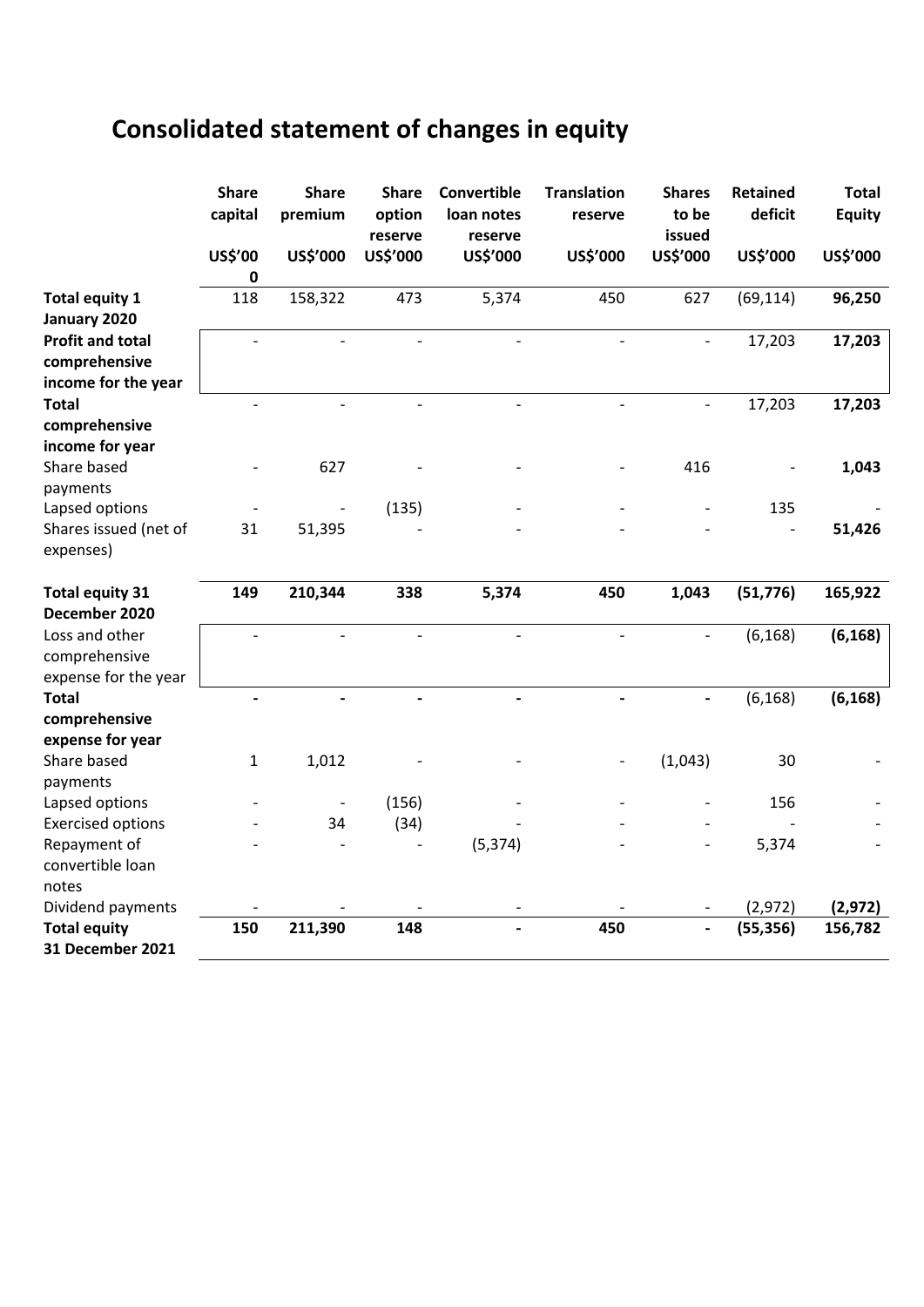# **Consolidated statement of cash flows**

|                                                               |                 | 31-Dec    | 31-Dec    |
|---------------------------------------------------------------|-----------------|-----------|-----------|
|                                                               |                 | 2021      | 2020      |
|                                                               | <b>Notes</b>    | US\$'000  | US\$'000  |
| Net cash flows generated from operating activities            | $6\phantom{1}6$ | 12,586    | 34,608    |
| <b>Investing activities</b>                                   |                 |           |           |
| Purchase of intangible assets                                 |                 |           | (8, 549)  |
| Purchase of plant and equipment                               |                 | (206)     | (142)     |
| Purchase of right of use assets                               |                 | (14)      | (260)     |
| Purchase of assets under construction                         |                 | (18,002)  | (4,654)   |
| Capitalised mine development expenditure                      |                 | (8, 494)  | (8, 543)  |
| Net cash flows used in investing activities                   |                 | (26, 716) | (22, 148) |
|                                                               |                 |           |           |
| <b>Financing activities</b>                                   |                 |           |           |
| Ordinary shares issued (net of expenses)                      |                 |           | 39,996    |
| Loans repaid                                                  |                 | (2,655)   | (10, 987) |
| Principal paid on lease liabilities                           |                 | (1, 134)  | (1,087)   |
| Interest paid                                                 |                 | (816)     | (1, 975)  |
| Purchase of silver to fulfil silver stream obligation         |                 | (354)     | (331)     |
| Buy-back of convertible loan notes                            |                 | (9,807)   |           |
| Equity dividend paid                                          |                 | (2, 972)  |           |
| Loans received (net of loan arrangement fees)                 |                 | 1,000     |           |
| Movement in restricted cash                                   |                 | 2,500     |           |
| Net cash flows (used in) / received from financing activities |                 | (14, 238) | 25,616    |
| Net (decrease) / increase in cash and cash equivalents        |                 | (28, 368) | 38,076    |
| Cash and cash equivalents at beginning of year                |                 | 41,582    | 3,506     |
| Cash and cash equivalents at end of year                      |                 | 13,214    | 41,582    |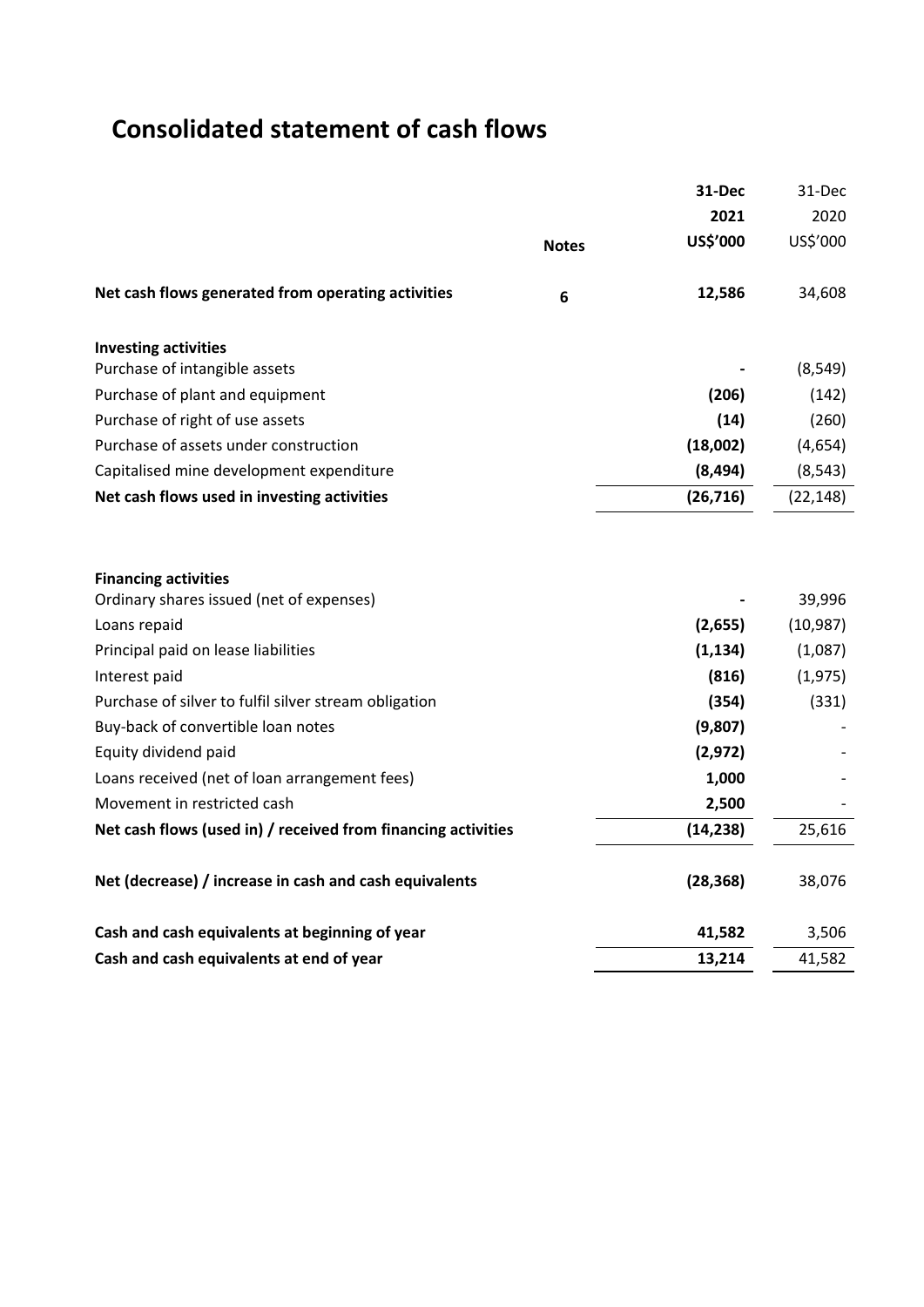## **1. General information**

Shanta Gold Limited (the Company) is a limited company incorporated in Guernsey. The address of its registered office is 11 New Street, St Peter Port, Guernsey, GY1 2PF. The nature of the Group's operations and its principal activities are set out in the Chairman's statement, the Chief Executive Officer's review and the Directors' report published within the 2021 Annual Report.

These financial statements were approved and authorised for issue by the Board of Directors on 9 May 2022 and signed on its behalf by Eric Zurrin and Anthony Durrant.

## **2. Basis of preparation**

The financial information set out herein does not constitute the Group's statutory financial accounts. This information has been derived from the Group's Annual Report and full financial statements for the year ended 31 December 2021 which were approved and authorised for issue on 9 May 2022 and upon which the auditors have reported without qualification.

The Group's 2021 Annual Report and financial statements will be distributed to shareholders and made available on the Company's website at http://www.shantagold.com on 10 May 2022.

The Group's consolidated financial statements, which form part of the 2021 Annual Report, have been prepared in accordance with International Financial Reporting Standards (IFRS and IFRIC Interpretations) issued by the International Accounting Standards Board ("IASB"), as adopted by the European Union ("IFRS").

The preparation of financial statements in compliance with adopted IFRS requires the use of certain critical accounting estimates. It also requires Group's management to exercise judgment in applying the Group's accounting policies. The areas where significant judgements and estimates have been made in preparing the financial statements and their effect are disclosed in the 2021 Annual Report.

## **3. Going Concern**

Based on a review of the Group's budgets, cashflow forecasts and its ability to flex its future spending to suit prevailing circumstances, the Directors consider that the Group has adequate resources to continue in its operational existence for the foreseeable future.

At 31 December 2021 the Group had an unrestricted cash balance of US\$13.2 million. Despite delays in recovering VAT, the Group has sufficient operating cashflows to continue to operate for the foreseeable future, including meeting contractual debt repayments in the forecast period.

The Directors have concluded that these circumstances form a reasonable expectation that the Group has adequate resources to continue in operational existence, for the foreseeable future. For these reasons, the Directors continue to adopt the going concern basis in preparing the Annual Report and Accounts.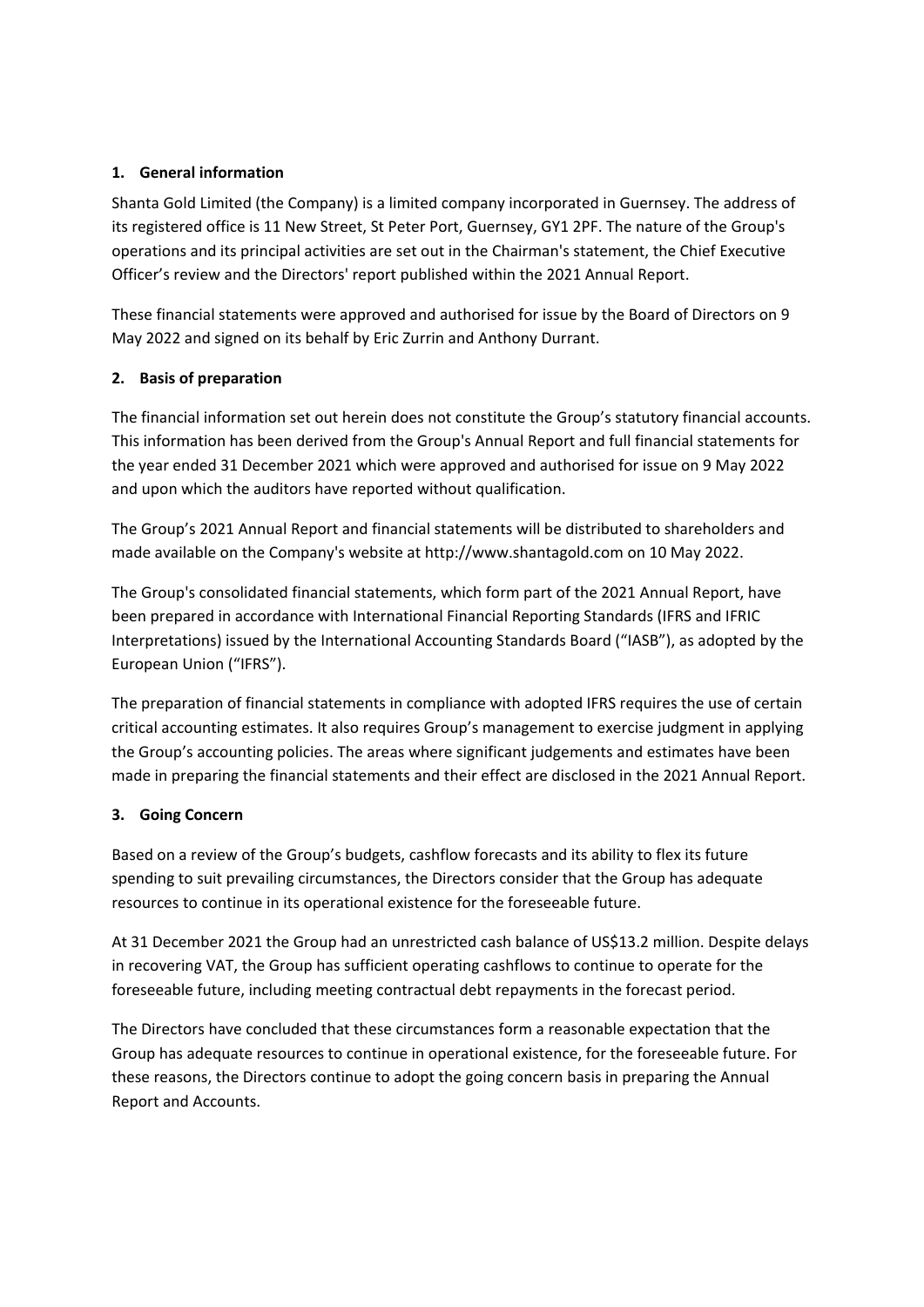#### **4. (Loss) / earnings per share**

Basic (loss) / earnings per share is computed by dividing the (loss) / profit attributable to ordinary shareholders by the weighted average number of ordinary shares outstanding during the year.

|                                                                             | 31-Dec        | 31-Dec      |
|-----------------------------------------------------------------------------|---------------|-------------|
|                                                                             | 2021          | 2020        |
|                                                                             | US\$'000      | US\$'000    |
|                                                                             |               |             |
| (Loss) / profit for the year attributable to equity holders of Company      | (6, 168)      | 17,203      |
| Profit / (loss) used in calculation of basic earnings per share (see below) | (6, 168)      | 17,203      |
| Basic earnings / (loss) per share (US cents)                                | (0.589)       | 2.023       |
| Weighted average number of shares in issue                                  | 1,047,885,766 | 850,274,078 |
|                                                                             |               |             |

There were no share incentives outstanding at the end of the year that could potentially dilute basic earnings per share.

#### **5. Loan and other borrowings**

|                                                 | 31-Dec   | 31-Dec   |
|-------------------------------------------------|----------|----------|
|                                                 | 2021     | 2020     |
|                                                 | US\$'000 | US\$'000 |
| <b>Current liabilities</b>                      |          |          |
| Silver stream (1)                               | 1,158    | 1,899    |
| Loans payable to Exim Bank less than 1 year (2) |          | 2,636    |
| Stanbic overdraft payable (3)                   | 1,000    |          |
| Lease liabilities                               | 665      | 1,178    |
|                                                 | 2,823    | 5,713    |
| <b>Non-current liabilities</b>                  |          |          |
| Silver stream (1)                               | 2,695    | 3,691    |
| Lease liabilities                               | 759      | 579      |
|                                                 | 3,454    | 4,270    |
| <b>Total loans and other borrowings</b>         | 6,277    | 9,983    |
|                                                 |          |          |

The finance expense recognised in respect of loans and borrowings in the year amounted to US\$62,000 (2020: US\$ 711,000).

## **(1) Silver Stream**

The Company entered into a silver streaming agreement ("SSA") with Silverback Limited ("Silverback"), a privately held Guernsey-based investment company, under which Silverback paid the Company an advanced payment of US\$5.25 million on closing. Silverback will also pay the Company an ongoing payment of 10 per cent. of the value of silver sold at the prevailing silver price at the time of deliveries which will be made annually. The SSA relates solely to silver byproduct production from New Luika with minimum silver delivery obligations totalling 608,970oz Ag over a 6.75-year period. There is a requirement to settle any shortfall in silver delivery from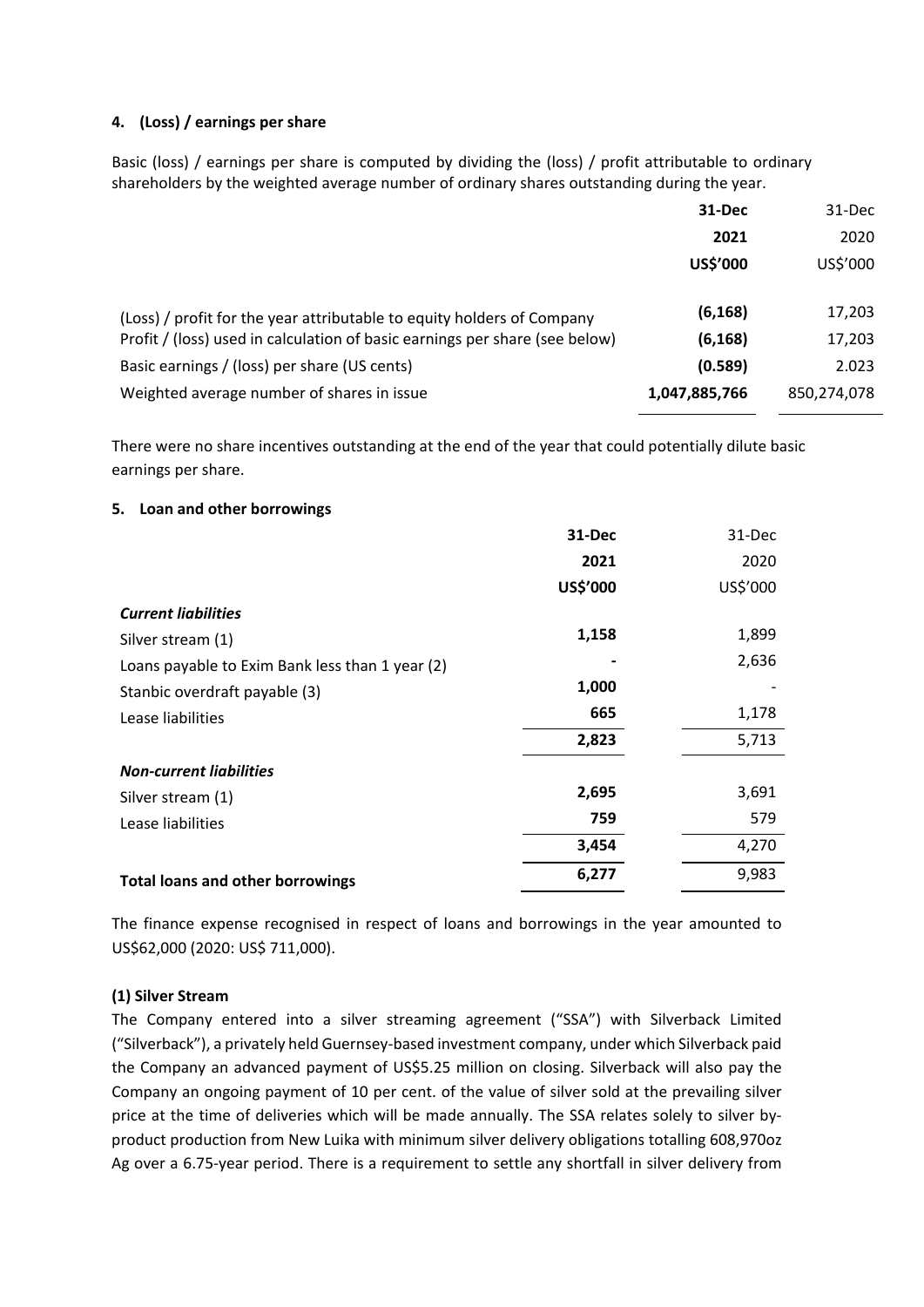the minimum obligation in cash. The term of the SSA is 10 years during which time the Company will sell silver to Silverback and receive ongoing payments of 10% of the silver sold at the prevailing silver price. However, the Company has no minimum ounce obligations after 2022. The payable silver by the Company to Silverback can be reduced should there be any plant expansion as verified by an independent engineer. Following an assessment from an independent engineer during 2021, a plant expansion was verified as having occurred by the commissioning of a new mill at NLGM. This change reduced the silver stream liability and has been accounted for as an adjustment for the value in future estimates. The Silver Stream liability was re-estimated in 2021 to include the extension to life of mine plan. The liability is calculated using the forward silver price and interest at the effective rate is imputed interest.

| <b>Silver Stream</b>                         | 31-Dec   | 31-Dec   |
|----------------------------------------------|----------|----------|
| US\$'000                                     | 2021     | 2020     |
| Balance at 1 January                         | (5,590)  | (4, 236) |
| Value of silver transferred                  | 1,231    | 2,207    |
| Interest at the effective interest rate      | (1, 341) | (1, 443) |
| Adjustment for the value in future estimates | 2,464    | (940)    |
| Change in estimate                           | (6, 17)  | (1, 178) |
| At 31 December                               | (3,853)  | (5,590)  |

#### **(2) Loans payable to Exim Bank**

In 2020 the Company had an outstanding term loan from Exim Bank (Tanzania) Limited ("EXIM") repayable at the end of 2021. The loan had a variable interest at 7.25% per annum and was secured against the New Luika Power Station. US\$2,500,000 of the originally drawn down balance was held as restricted cash in accordance with the conditions of the agreement (note 18). During 2021, the loan was repaid in full.

## **(3) Stanbic overdraft payable**

The Company entered into a revolving loan facility with Stanbic Bank in Tanzania to fund short term working capital. The facility is for US\$ 5 million of which US\$ 1 million has been drawn down at year end. Each draw down is repayable after a maximum of 180 days and bears interest at 10% per annum. There are no securities held against the loan.

#### **6. Net cash flows from operating activities**

| 31-Dec   | 31-Dec   |
|----------|----------|
| 2021     | 2020     |
| US\$'000 | US\$'000 |
| 1,000    | 39,001   |
|          |          |
| 16,039   | 18,956   |
|          |          |